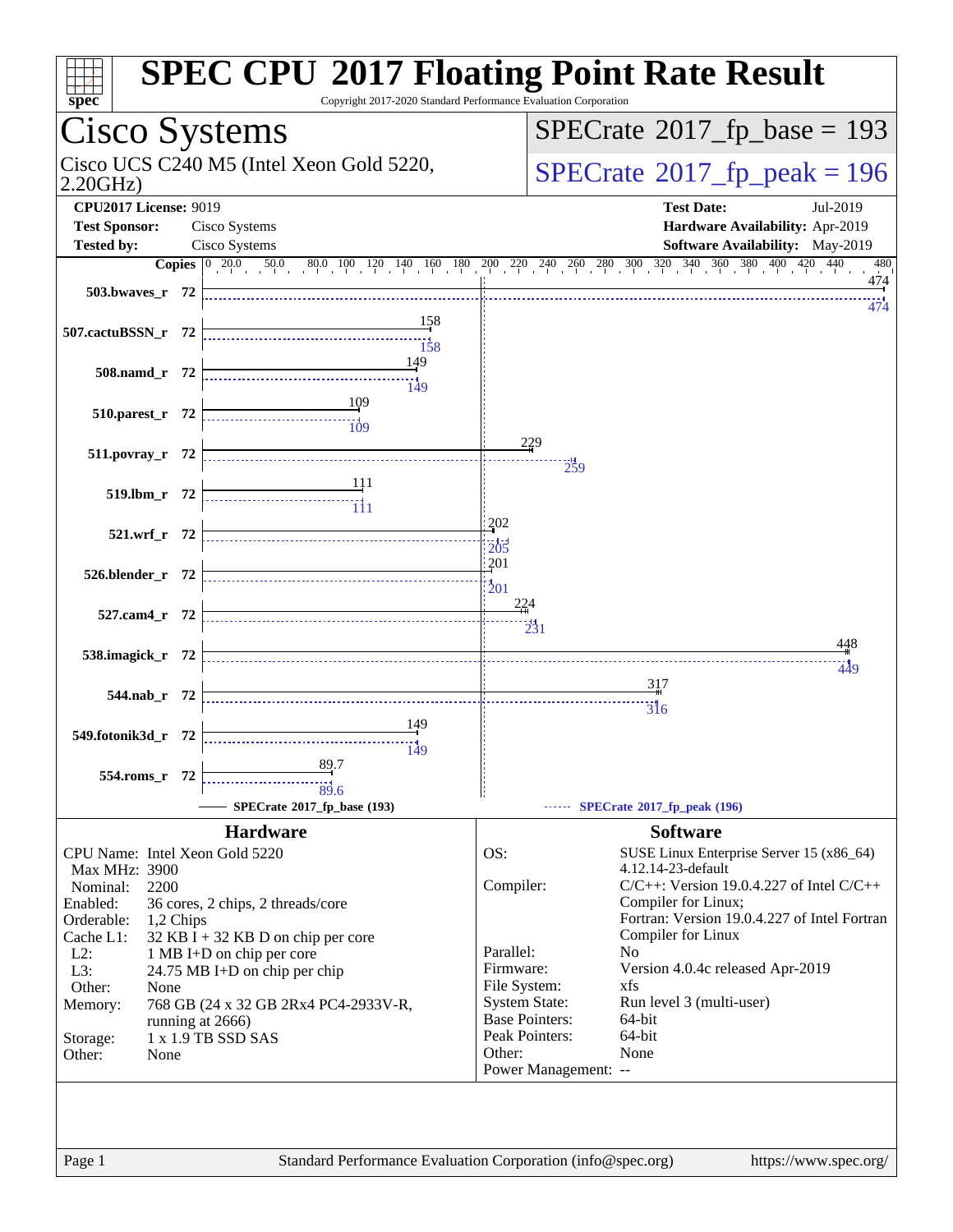

Copyright 2017-2020 Standard Performance Evaluation Corporation

## Cisco Systems

2.20GHz)

## $SPECrate$ <sup>®</sup>[2017\\_fp\\_base =](http://www.spec.org/auto/cpu2017/Docs/result-fields.html#SPECrate2017fpbase) 193

Cisco UCS C240 M5 (Intel Xeon Gold 5220,  $\text{SPECrate}$  $\text{SPECrate}$  $\text{SPECrate}$ <sup>®</sup>[2017\\_fp\\_peak = 1](http://www.spec.org/auto/cpu2017/Docs/result-fields.html#SPECrate2017fppeak)96

**[CPU2017 License:](http://www.spec.org/auto/cpu2017/Docs/result-fields.html#CPU2017License)** 9019 **[Test Date:](http://www.spec.org/auto/cpu2017/Docs/result-fields.html#TestDate)** Jul-2019 **[Test Sponsor:](http://www.spec.org/auto/cpu2017/Docs/result-fields.html#TestSponsor)** Cisco Systems **[Hardware Availability:](http://www.spec.org/auto/cpu2017/Docs/result-fields.html#HardwareAvailability)** Apr-2019 **[Tested by:](http://www.spec.org/auto/cpu2017/Docs/result-fields.html#Testedby)** Cisco Systems **[Software Availability:](http://www.spec.org/auto/cpu2017/Docs/result-fields.html#SoftwareAvailability)** May-2019

#### **[Results Table](http://www.spec.org/auto/cpu2017/Docs/result-fields.html#ResultsTable)**

|                            | <b>Base</b>   |                |       |                |            | <b>Peak</b>    |       |               |                |              |                |              |                |              |
|----------------------------|---------------|----------------|-------|----------------|------------|----------------|-------|---------------|----------------|--------------|----------------|--------------|----------------|--------------|
| <b>Benchmark</b>           | <b>Copies</b> | <b>Seconds</b> | Ratio | <b>Seconds</b> | Ratio      | <b>Seconds</b> | Ratio | <b>Copies</b> | <b>Seconds</b> | <b>Ratio</b> | <b>Seconds</b> | <b>Ratio</b> | <b>Seconds</b> | <b>Ratio</b> |
| 503.bwaves_r               | 72            | 1523           | 474   | 1525           | 473        | 1524           | 474   | 72            | 1523           | 474          | 1524           | 474          | 1523           | 474          |
| 507.cactuBSSN r            | 72            | 575            | 158   | 576            | 158        | 576            | 158   | 72            | 576            | 158          | 576            | 158          | 577            | 158          |
| 508.namd_r                 | 72            | 461            | 148   | 460            | 149        | 460            | 149   | 72            | 458            | 149          | 459            | 149          | 457            | 150          |
| 510.parest_r               | 72            | 1736           | 108   | 1734           | <u>109</u> | 1728           | 109   | 72            | 1731           | <u>109</u>   | 1729           | 109          | 1733           | 109          |
| 511.povray_r               | 72            | 739            | 227   | 735            | 229        | 734            | 229   | 72            | 649            | <u>259</u>   | 656            | 256          | 649            | 259          |
| 519.1bm r                  | 72            | 682            | 111   | 682            | 111        | 682            | 111   | 72            | 682            | <u>111</u>   | 682            | 111          | 682            | 111          |
| $521$ .wrf r               | 72            | 800            | 202   | 796            | 203        | 799            | 202   | 72            | 760            | 212          | 785            | 205          | 786            | 205          |
| 526.blender r              | 72            | 546            | 201   | 546            | 201        | 546            | 201   | 72            | 546            | <b>201</b>   | 546            | 201          | 547            | 200          |
| 527.cam4 r                 | 72            | 562            | 224   | 557            | 226        | 569            | 221   | 72            | 544            | 232          | 544            | 231          | 551            | 228          |
| 538.imagick_r              | 72            | 399            | 448   | 398            | 450        | 400            | 447   | 72            | <u>399</u>     | 449          | 398            | 450          | 399            | 449          |
| $544$ .nab_r               | 72            | 382            | 317   | 384            | 316        | 380            | 319   | 72            | 384            | 315          | 383            | 316          | 383            | 316          |
| 549.fotonik3d r            | 72            | 1881           | 149   | 1881           | 149        | 1881           | 149   | 72            | 1881           | 149          | 1881           | 149          | 1880           | 149          |
| $554$ .roms r              | 72            | 1274           | 89.8  | 1276           | 89.7       | 1276           | 89.7  | 72            | 1275           | 89.7         | 1279           | 89.5         | 1277           | 89.6         |
| $SPECrate*2017_fp\_base =$ |               |                | 193   |                |            |                |       |               |                |              |                |              |                |              |

**[SPECrate](http://www.spec.org/auto/cpu2017/Docs/result-fields.html#SPECrate2017fppeak)[2017\\_fp\\_peak =](http://www.spec.org/auto/cpu2017/Docs/result-fields.html#SPECrate2017fppeak) 196**

Results appear in the [order in which they were run.](http://www.spec.org/auto/cpu2017/Docs/result-fields.html#RunOrder) Bold underlined text [indicates a median measurement.](http://www.spec.org/auto/cpu2017/Docs/result-fields.html#Median)

#### **[Submit Notes](http://www.spec.org/auto/cpu2017/Docs/result-fields.html#SubmitNotes)**

 The numactl mechanism was used to bind copies to processors. The config file option 'submit' was used to generate numactl commands to bind each copy to a specific processor. For details, please see the config file.

#### **[Operating System Notes](http://www.spec.org/auto/cpu2017/Docs/result-fields.html#OperatingSystemNotes)**

Stack size set to unlimited using "ulimit -s unlimited"

#### **[General Notes](http://www.spec.org/auto/cpu2017/Docs/result-fields.html#GeneralNotes)**

Environment variables set by runcpu before the start of the run: LD\_LIBRARY\_PATH = "/home/cpu2017/lib/intel64"

 Binaries compiled on a system with 1x Intel Core i9-7900X CPU + 32GB RAM memory using Redhat Enterprise Linux 7.5 Transparent Huge Pages enabled by default Prior to runcpu invocation Filesystem page cache synced and cleared with: sync; echo 3> /proc/sys/vm/drop\_caches runcpu command invoked through numactl i.e.: numactl --interleave=all runcpu <etc> NA: The test sponsor attests, as of date of publication, that CVE-2017-5754 (Meltdown) is mitigated in the system as tested and documented.

**(Continued on next page)**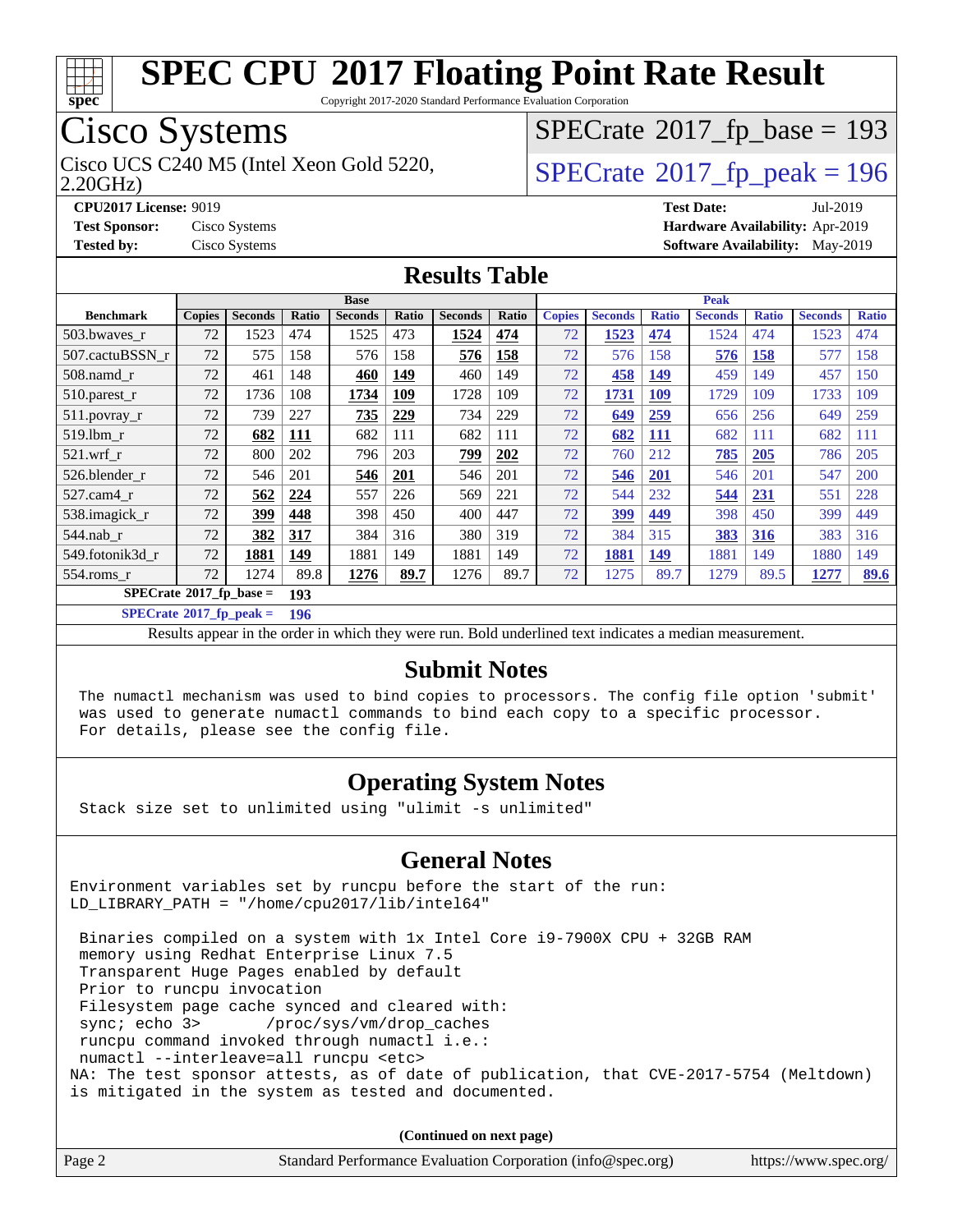

Copyright 2017-2020 Standard Performance Evaluation Corporation

## Cisco Systems

2.20GHz)

 $SPECTate$ <sup>®</sup>[2017\\_fp\\_base =](http://www.spec.org/auto/cpu2017/Docs/result-fields.html#SPECrate2017fpbase) 193

**[Test Sponsor:](http://www.spec.org/auto/cpu2017/Docs/result-fields.html#TestSponsor)** Cisco Systems **[Hardware Availability:](http://www.spec.org/auto/cpu2017/Docs/result-fields.html#HardwareAvailability)** Apr-2019

Cisco UCS C240 M5 (Intel Xeon Gold 5220,  $\text{SPECrate}$  $\text{SPECrate}$  $\text{SPECrate}$ <sup>®</sup>[2017\\_fp\\_peak = 1](http://www.spec.org/auto/cpu2017/Docs/result-fields.html#SPECrate2017fppeak)96

**[CPU2017 License:](http://www.spec.org/auto/cpu2017/Docs/result-fields.html#CPU2017License)** 9019 **[Test Date:](http://www.spec.org/auto/cpu2017/Docs/result-fields.html#TestDate)** Jul-2019 **[Tested by:](http://www.spec.org/auto/cpu2017/Docs/result-fields.html#Testedby)** Cisco Systems **[Software Availability:](http://www.spec.org/auto/cpu2017/Docs/result-fields.html#SoftwareAvailability)** May-2019

#### **[General Notes \(Continued\)](http://www.spec.org/auto/cpu2017/Docs/result-fields.html#GeneralNotes)**

Yes: The test sponsor attests, as of date of publication, that CVE-2017-5753 (Spectre variant 1) is mitigated in the system as tested and documented. Yes: The test sponsor attests, as of date of publication, that CVE-2017-5715 (Spectre variant 2) is mitigated in the system as tested and documented.

#### **[Platform Notes](http://www.spec.org/auto/cpu2017/Docs/result-fields.html#PlatformNotes)**

Page 3 Standard Performance Evaluation Corporation [\(info@spec.org\)](mailto:info@spec.org) <https://www.spec.org/> BIOS Settings: Intel HyperThreading Technology set to Enabled SNC set to Enabled IMC Interleaving set to 1-way Interleave Patrol Scrub set to Disabled Sysinfo program /home/cpu2017/bin/sysinfo Rev: r5974 of 2018-05-19 9bcde8f2999c33d61f64985e45859ea9 running on linux-4z0x Fri Jul 12 11:37:38 2019 SUT (System Under Test) info as seen by some common utilities. For more information on this section, see <https://www.spec.org/cpu2017/Docs/config.html#sysinfo> From /proc/cpuinfo model name : Intel(R) Xeon(R) Gold 5220 CPU @ 2.20GHz 2 "physical id"s (chips) 72 "processors" cores, siblings (Caution: counting these is hw and system dependent. The following excerpts from /proc/cpuinfo might not be reliable. Use with caution.) cpu cores : 18 siblings : 36 physical 0: cores 0 1 2 3 4 8 9 10 11 16 17 18 19 20 24 25 26 27 physical 1: cores 0 1 2 3 4 8 9 10 11 16 17 18 19 20 24 25 26 27 From lscpu: Architecture: x86\_64 CPU op-mode(s): 32-bit, 64-bit Byte Order: Little Endian  $CPU(s):$  72 On-line CPU(s) list: 0-71 Thread(s) per core: 2 Core(s) per socket: 18 Socket(s): 2 NUMA node(s): 4 Vendor ID: GenuineIntel CPU family: 6 Model: 85 Model name: Intel(R) Xeon(R) Gold 5220 CPU @ 2.20GHz Stepping: 6 **(Continued on next page)**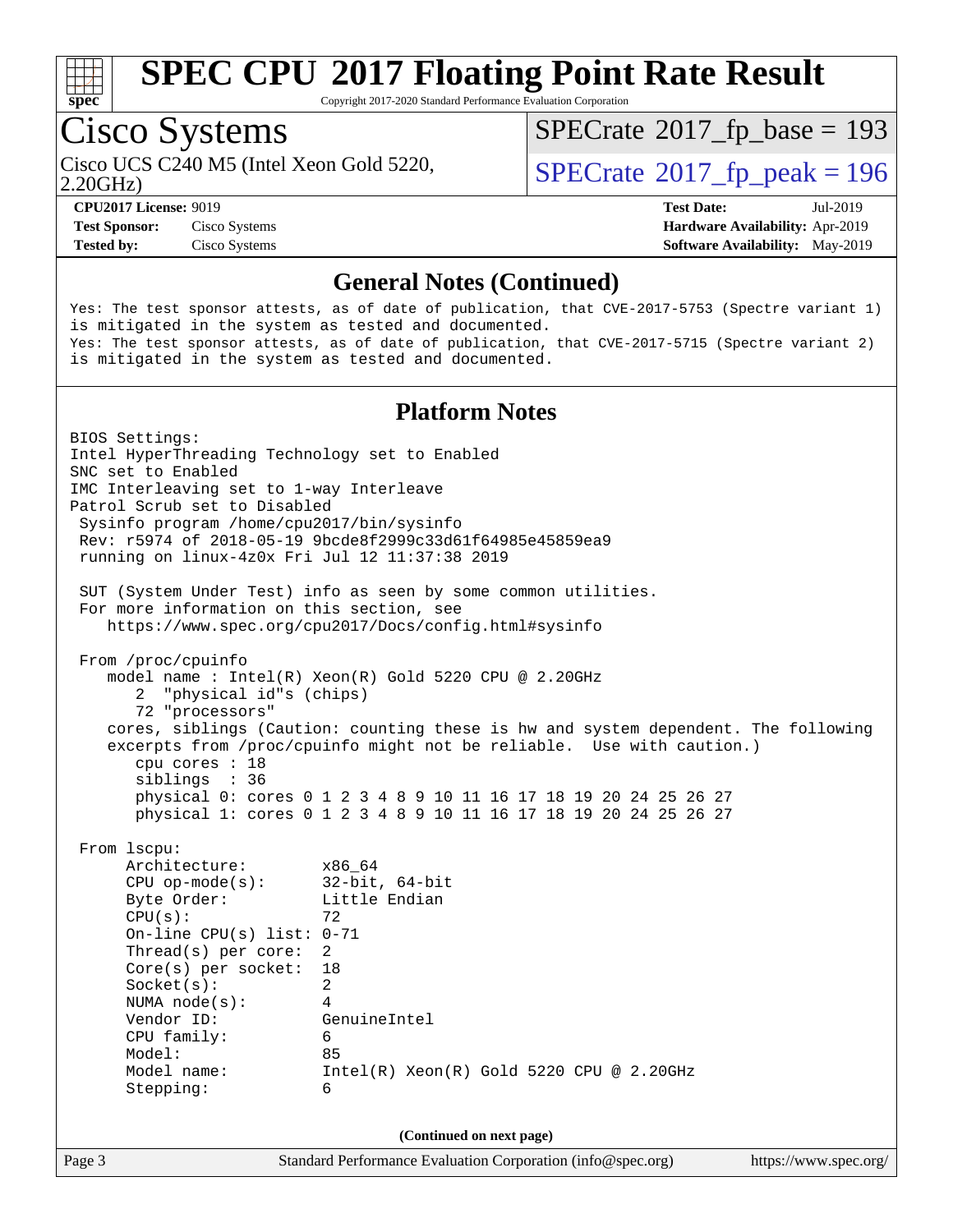

Copyright 2017-2020 Standard Performance Evaluation Corporation

Cisco Systems<br>Cisco UCS C240 M5 (Intel Xeon Gold 5220,

2.20GHz)

 $SPECrate$ <sup>®</sup>[2017\\_fp\\_base =](http://www.spec.org/auto/cpu2017/Docs/result-fields.html#SPECrate2017fpbase) 193

 $SPECTate$ <sup>®</sup>[2017\\_fp\\_peak = 1](http://www.spec.org/auto/cpu2017/Docs/result-fields.html#SPECrate2017fppeak)96

**[CPU2017 License:](http://www.spec.org/auto/cpu2017/Docs/result-fields.html#CPU2017License)** 9019 **[Test Date:](http://www.spec.org/auto/cpu2017/Docs/result-fields.html#TestDate)** Jul-2019 **[Test Sponsor:](http://www.spec.org/auto/cpu2017/Docs/result-fields.html#TestSponsor)** Cisco Systems **[Hardware Availability:](http://www.spec.org/auto/cpu2017/Docs/result-fields.html#HardwareAvailability)** Apr-2019 **[Tested by:](http://www.spec.org/auto/cpu2017/Docs/result-fields.html#Testedby)** Cisco Systems **[Software Availability:](http://www.spec.org/auto/cpu2017/Docs/result-fields.html#SoftwareAvailability)** May-2019

#### **[Platform Notes \(Continued\)](http://www.spec.org/auto/cpu2017/Docs/result-fields.html#PlatformNotes)**

| CPU MHz:                                          | 2200.000                                                                             |  |  |  |  |
|---------------------------------------------------|--------------------------------------------------------------------------------------|--|--|--|--|
| CPU max MHz:                                      | 3900.0000                                                                            |  |  |  |  |
| CPU min MHz:                                      | 1000.0000                                                                            |  |  |  |  |
| BogoMIPS:                                         | 4400.00                                                                              |  |  |  |  |
| Virtualization:                                   | VT-x                                                                                 |  |  |  |  |
| L1d cache:                                        | 32K                                                                                  |  |  |  |  |
| Lli cache:                                        | 32K                                                                                  |  |  |  |  |
| $L2$ cache:                                       | 1024K                                                                                |  |  |  |  |
| L3 cache:                                         | 25344K                                                                               |  |  |  |  |
| NUMA $node0$ $CPU(s)$ :                           | $0-2, 5, 6, 9, 10, 14, 15, 36-38, 41, 42, 45, 46, 50, 51$                            |  |  |  |  |
| NUMA $node1$ $CPU(s)$ :                           | 3, 4, 7, 8, 11-13, 16, 17, 39, 40, 43, 44, 47-49, 52, 53                             |  |  |  |  |
| NUMA node2 CPU(s):                                | 18-20, 23, 24, 27, 28, 32, 33, 54-56, 59, 60, 63, 64, 68, 69                         |  |  |  |  |
| NUMA $node3$ $CPU(s)$ :                           | 21, 22, 25, 26, 29-31, 34, 35, 57, 58, 61, 62, 65-67, 70, 71                         |  |  |  |  |
| Flags:                                            | fpu vme de pse tsc msr pae mce cx8 apic sep mtrr pge mca cmov                        |  |  |  |  |
|                                                   | pat pse36 clflush dts acpi mmx fxsr sse sse2 ss ht tm pbe syscall nx pdpelgb rdtscp  |  |  |  |  |
|                                                   | lm constant_tsc art arch_perfmon pebs bts rep_good nopl xtopology nonstop_tsc cpuid  |  |  |  |  |
|                                                   | aperfmperf tsc_known_freq pni pclmulqdq dtes64 monitor ds_cpl vmx smx est tm2 ssse3  |  |  |  |  |
|                                                   | sdbg fma cx16 xtpr pdcm pcid dca sse4_1 sse4_2 x2apic movbe popcnt                   |  |  |  |  |
|                                                   | tsc_deadline_timer aes xsave avx f16c rdrand lahf_lm abm 3dnowprefetch cpuid_fault   |  |  |  |  |
|                                                   | epb cat_13 cdp_13 invpcid_single intel_ppin mba tpr_shadow vnmi flexpriority ept     |  |  |  |  |
|                                                   | vpid fsgsbase tsc_adjust bmil hle avx2 smep bmi2 erms invpcid rtm cqm mpx rdt_a      |  |  |  |  |
|                                                   | avx512f avx512dq rdseed adx smap clflushopt clwb intel_pt avx512cd avx512bw avx512vl |  |  |  |  |
|                                                   | xsaveopt xsavec xgetbvl xsaves cqm_llc cqm_occup_llc cqm_mbm_total cqm_mbm_local     |  |  |  |  |
|                                                   | ibpb ibrs stibp dtherm ida arat pln pts hwp hwp_act_window hwp_epp hwp_pkg_req pku   |  |  |  |  |
| ospke avx512_vnni arch_capabilities ssbd          |                                                                                      |  |  |  |  |
| /proc/cpuinfo cache data<br>cache size : 25344 KB |                                                                                      |  |  |  |  |
|                                                   | From numactl --hardware WARNING: a numactl 'node' might or might not correspond to a |  |  |  |  |
| physical chip.                                    |                                                                                      |  |  |  |  |
| $available: 4 nodes (0-3)$                        |                                                                                      |  |  |  |  |
|                                                   | node 0 cpus: 0 1 2 5 6 9 10 14 15 36 37 38 41 42 45 46 50 51                         |  |  |  |  |
| node 0 size: 192073 MB                            |                                                                                      |  |  |  |  |
| node 0 free: 180676 MB                            |                                                                                      |  |  |  |  |
|                                                   | node 1 cpus: 3 4 7 8 11 12 13 16 17 39 40 43 44 47 48 49 52 53                       |  |  |  |  |
| node 1 size: 193527 MB                            |                                                                                      |  |  |  |  |
| node 1 free: 185806 MB                            |                                                                                      |  |  |  |  |
|                                                   | node 2 cpus: 18 19 20 23 24 27 28 32 33 54 55 56 59 60 63 64 68 69                   |  |  |  |  |
| node 2 size: 193527 MB                            |                                                                                      |  |  |  |  |
| node 2 free: 185809 MB                            |                                                                                      |  |  |  |  |
|                                                   | node 3 cpus: 21 22 25 26 29 30 31 34 35 57 58 61 62 65 66 67 70 71                   |  |  |  |  |
| node 3 size: 193525 MB                            |                                                                                      |  |  |  |  |
| node 3 free: 185821 MB                            |                                                                                      |  |  |  |  |
| node distances:                                   |                                                                                      |  |  |  |  |
| node<br>1<br>0<br>2<br>3                          |                                                                                      |  |  |  |  |
| 0:<br>$11$<br>10<br>21<br>21                      |                                                                                      |  |  |  |  |
|                                                   |                                                                                      |  |  |  |  |
| (Continued on next page)                          |                                                                                      |  |  |  |  |
|                                                   |                                                                                      |  |  |  |  |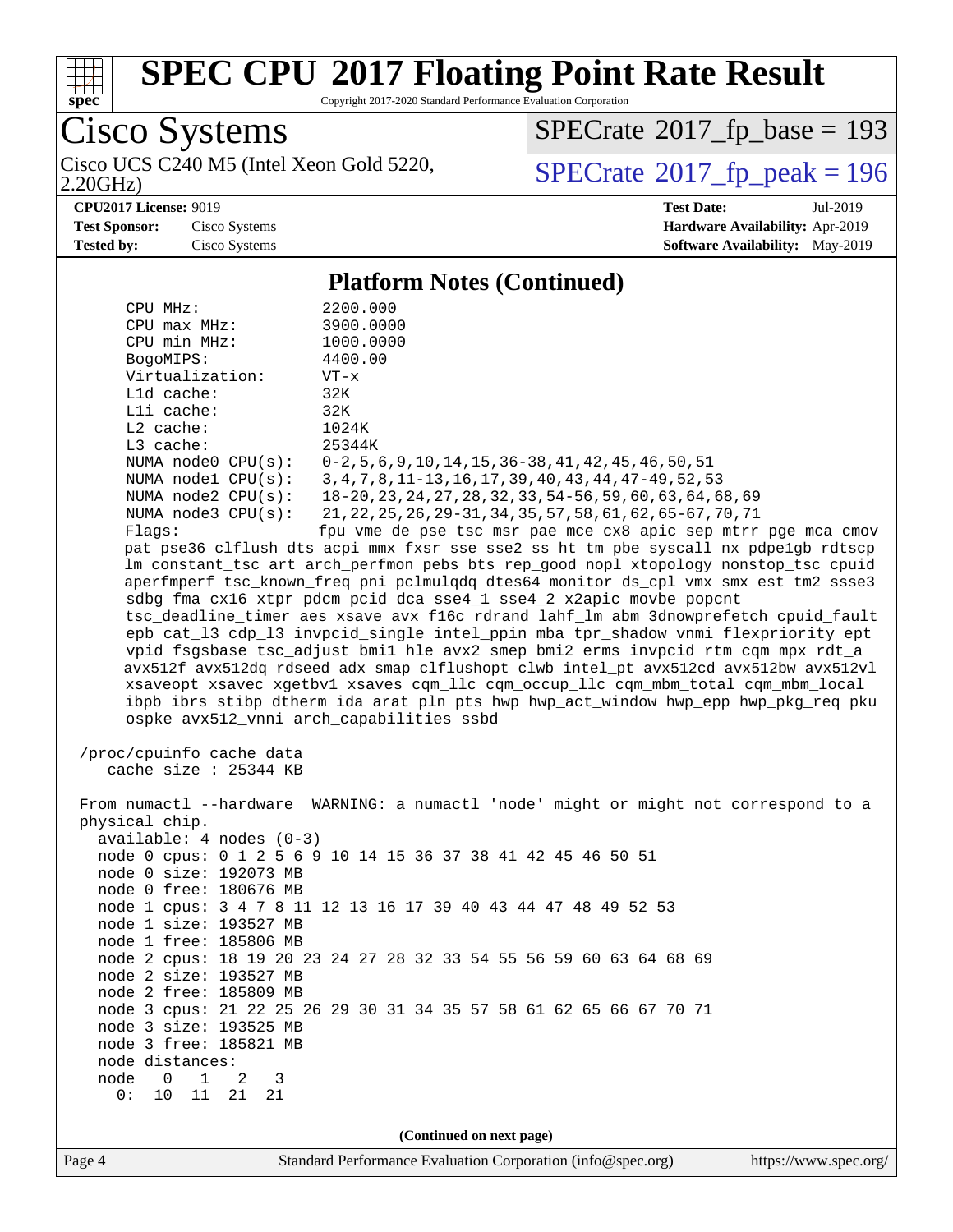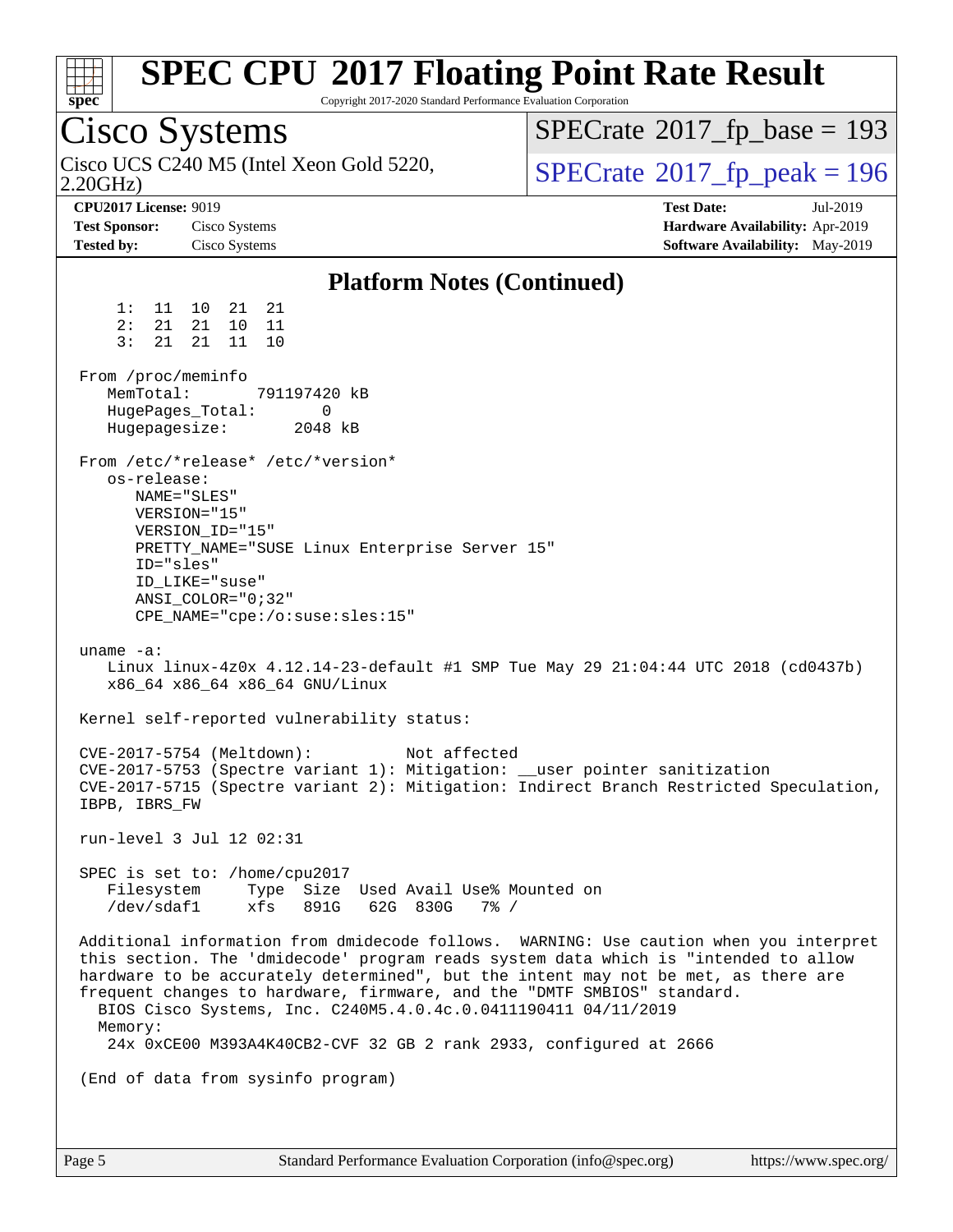

Copyright 2017-2020 Standard Performance Evaluation Corporation

| $P_{\rm rec}$                                                                                                                                                                                                                                                                                                                                                                                                                                                                                                                                                                                            |                                            |
|----------------------------------------------------------------------------------------------------------------------------------------------------------------------------------------------------------------------------------------------------------------------------------------------------------------------------------------------------------------------------------------------------------------------------------------------------------------------------------------------------------------------------------------------------------------------------------------------------------|--------------------------------------------|
| <b>Cisco Systems</b>                                                                                                                                                                                                                                                                                                                                                                                                                                                                                                                                                                                     | $SPECTate$ <sup>®</sup> 2017_fp_base = 193 |
| Cisco UCS C240 M5 (Intel Xeon Gold 5220,<br>2.20GHz                                                                                                                                                                                                                                                                                                                                                                                                                                                                                                                                                      | $SPECTate@2017fp peak = 196$               |
| <b>CPU2017 License: 9019</b>                                                                                                                                                                                                                                                                                                                                                                                                                                                                                                                                                                             | <b>Test Date:</b><br>Jul-2019              |
| <b>Test Sponsor:</b><br>Cisco Systems                                                                                                                                                                                                                                                                                                                                                                                                                                                                                                                                                                    | Hardware Availability: Apr-2019            |
| <b>Tested by:</b><br>Cisco Systems                                                                                                                                                                                                                                                                                                                                                                                                                                                                                                                                                                       | Software Availability: May-2019            |
| <b>Compiler Version Notes</b>                                                                                                                                                                                                                                                                                                                                                                                                                                                                                                                                                                            |                                            |
|                                                                                                                                                                                                                                                                                                                                                                                                                                                                                                                                                                                                          |                                            |
| 519.1bm_r(base, peak) 538.imagick_r(base, peak)<br>C<br>544.nab_r(base, peak)                                                                                                                                                                                                                                                                                                                                                                                                                                                                                                                            |                                            |
| Intel(R) C Intel(R) 64 Compiler for applications running on Intel(R) 64,<br>Version 19.0.4.227 Build 20190416<br>Copyright (C) 1985-2019 Intel Corporation. All rights reserved.                                                                                                                                                                                                                                                                                                                                                                                                                         |                                            |
| 508.namd_r(base, peak) 510.parest_r(base, peak)<br>$C++$                                                                                                                                                                                                                                                                                                                                                                                                                                                                                                                                                 |                                            |
| Intel(R) $C++$ Intel(R) 64 Compiler for applications running on Intel(R) 64,<br>Version 19.0.4.227 Build 20190416<br>Copyright (C) 1985-2019 Intel Corporation. All rights reserved.                                                                                                                                                                                                                                                                                                                                                                                                                     |                                            |
| 511.povray_r(base, peak) 526.blender_r(base, peak)<br>$C++$ , $C$                                                                                                                                                                                                                                                                                                                                                                                                                                                                                                                                        |                                            |
| Intel(R) $C++$ Intel(R) 64 Compiler for applications running on Intel(R) 64,<br>Version 19.0.4.227 Build 20190416<br>Copyright (C) 1985-2019 Intel Corporation. All rights reserved.<br>$Intel(R)$ C Intel(R) 64 Compiler for applications running on Intel(R) 64,<br>Version 19.0.4.227 Build 20190416<br>Copyright (C) 1985-2019 Intel Corporation. All rights reserved.                                                                                                                                                                                                                               |                                            |
| C++, C, Fortran   507.cactuBSSN_r(base, peak)                                                                                                                                                                                                                                                                                                                                                                                                                                                                                                                                                            |                                            |
| Intel(R) C++ Intel(R) 64 Compiler for applications running on Intel(R) 64,<br>Version 19.0.4.227 Build 20190416<br>Copyright (C) 1985-2019 Intel Corporation. All rights reserved.<br>Intel(R) C Intel(R) 64 Compiler for applications running on Intel(R) 64,<br>Version 19.0.4.227 Build 20190416<br>Copyright (C) 1985-2019 Intel Corporation. All rights reserved.<br>$Intel(R)$ Fortran Intel(R) 64 Compiler for applications running on Intel(R)<br>64, Version 19.0.4.227 Build 20190416<br>Copyright (C) 1985-2019 Intel Corporation. All rights reserved.<br>__________________________________ |                                            |
| 503.bwaves_r(base, peak) 549.fotonik3d_r(base, peak)<br>Fortran<br>554.roms_r(base, peak)<br>Intel(R) Fortran Intel(R) 64 Compiler for applications running on Intel(R)                                                                                                                                                                                                                                                                                                                                                                                                                                  |                                            |
|                                                                                                                                                                                                                                                                                                                                                                                                                                                                                                                                                                                                          |                                            |

**(Continued on next page)**

| Page 6 | Standard Performance Evaluation Corporation (info@spec.org) | https://www.spec.org/ |
|--------|-------------------------------------------------------------|-----------------------|
|--------|-------------------------------------------------------------|-----------------------|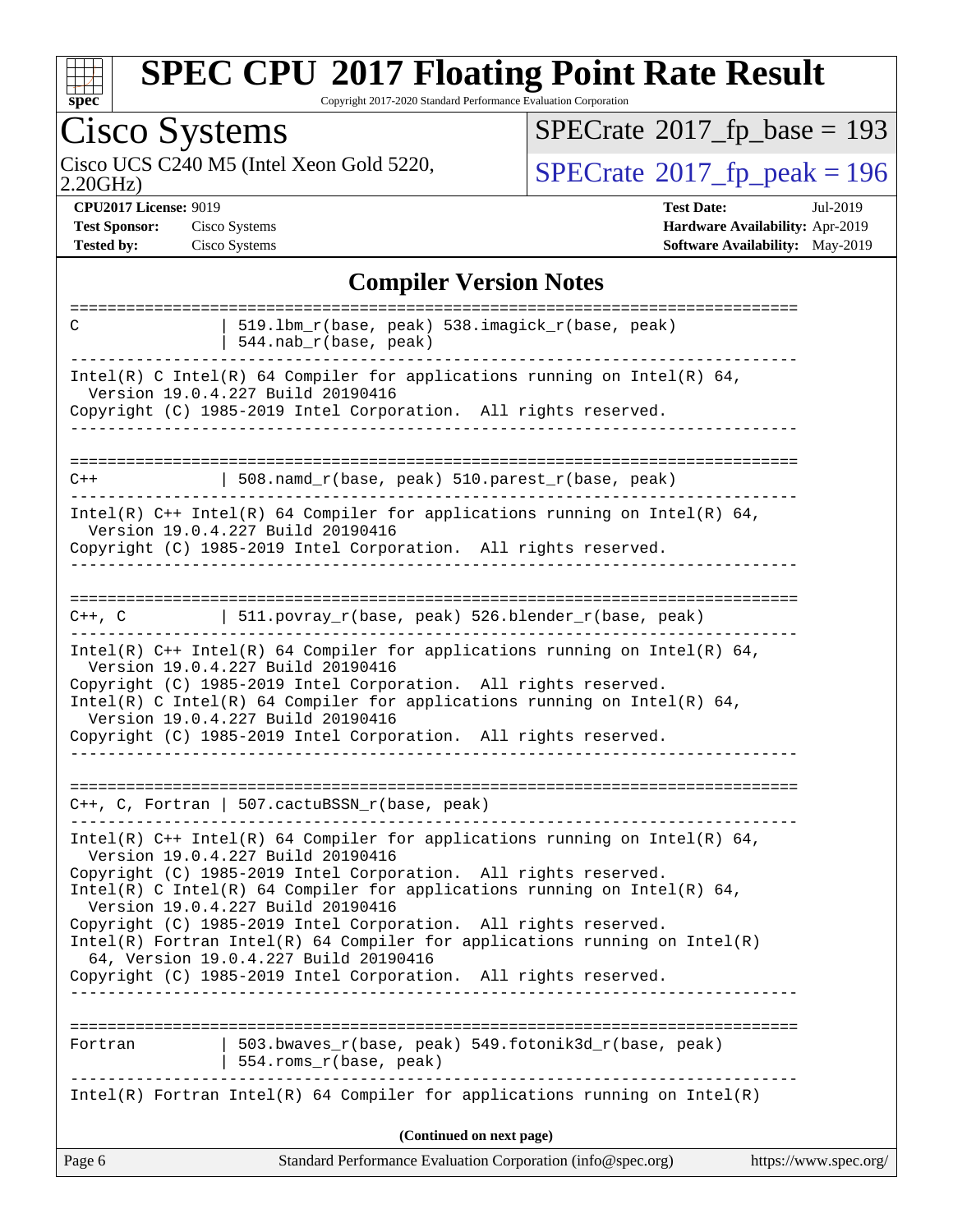

Copyright 2017-2020 Standard Performance Evaluation Corporation

## Cisco Systems

2.20GHz)

 $SPECTate$ <sup>®</sup>[2017\\_fp\\_base =](http://www.spec.org/auto/cpu2017/Docs/result-fields.html#SPECrate2017fpbase) 193

Cisco UCS C240 M5 (Intel Xeon Gold 5220,  $\text{SPECrate}^{\otimes}2017\_fp\_peak = 196$  $\text{SPECrate}^{\otimes}2017\_fp\_peak = 196$  $\text{SPECrate}^{\otimes}2017\_fp\_peak = 196$ 

**[CPU2017 License:](http://www.spec.org/auto/cpu2017/Docs/result-fields.html#CPU2017License)** 9019 **[Test Date:](http://www.spec.org/auto/cpu2017/Docs/result-fields.html#TestDate)** Jul-2019 **[Test Sponsor:](http://www.spec.org/auto/cpu2017/Docs/result-fields.html#TestSponsor)** Cisco Systems **[Hardware Availability:](http://www.spec.org/auto/cpu2017/Docs/result-fields.html#HardwareAvailability)** Apr-2019 **[Tested by:](http://www.spec.org/auto/cpu2017/Docs/result-fields.html#Testedby)** Cisco Systems **[Software Availability:](http://www.spec.org/auto/cpu2017/Docs/result-fields.html#SoftwareAvailability)** May-2019

#### **[Compiler Version Notes \(Continued\)](http://www.spec.org/auto/cpu2017/Docs/result-fields.html#CompilerVersionNotes)**

| 64, Version 19.0.4.227 Build 20190416<br>Copyright (C) 1985-2019 Intel Corporation. All rights reserved.            |
|---------------------------------------------------------------------------------------------------------------------|
|                                                                                                                     |
| 521.wrf r(base, peak) 527.cam4 r(base, peak)<br>Fortran, C                                                          |
| Intel(R) Fortran Intel(R) 64 Compiler for applications running on Intel(R)<br>64, Version 19.0.4.227 Build 20190416 |
| Copyright (C) 1985-2019 Intel Corporation. All rights reserved.                                                     |
| Intel(R) C Intel(R) 64 Compiler for applications running on Intel(R) 64,<br>Version 19.0.4.227 Build 20190416       |
| Copyright (C) 1985-2019 Intel Corporation. All rights reserved.                                                     |
|                                                                                                                     |

### **[Base Compiler Invocation](http://www.spec.org/auto/cpu2017/Docs/result-fields.html#BaseCompilerInvocation)**

[C benchmarks](http://www.spec.org/auto/cpu2017/Docs/result-fields.html#Cbenchmarks): [icc -m64 -std=c11](http://www.spec.org/cpu2017/results/res2019q3/cpu2017-20190806-16731.flags.html#user_CCbase_intel_icc_64bit_c11_33ee0cdaae7deeeab2a9725423ba97205ce30f63b9926c2519791662299b76a0318f32ddfffdc46587804de3178b4f9328c46fa7c2b0cd779d7a61945c91cd35)

[C++ benchmarks:](http://www.spec.org/auto/cpu2017/Docs/result-fields.html#CXXbenchmarks) [icpc -m64](http://www.spec.org/cpu2017/results/res2019q3/cpu2017-20190806-16731.flags.html#user_CXXbase_intel_icpc_64bit_4ecb2543ae3f1412ef961e0650ca070fec7b7afdcd6ed48761b84423119d1bf6bdf5cad15b44d48e7256388bc77273b966e5eb805aefd121eb22e9299b2ec9d9)

[Fortran benchmarks](http://www.spec.org/auto/cpu2017/Docs/result-fields.html#Fortranbenchmarks): [ifort -m64](http://www.spec.org/cpu2017/results/res2019q3/cpu2017-20190806-16731.flags.html#user_FCbase_intel_ifort_64bit_24f2bb282fbaeffd6157abe4f878425411749daecae9a33200eee2bee2fe76f3b89351d69a8130dd5949958ce389cf37ff59a95e7a40d588e8d3a57e0c3fd751)

[Benchmarks using both Fortran and C](http://www.spec.org/auto/cpu2017/Docs/result-fields.html#BenchmarksusingbothFortranandC): [ifort -m64](http://www.spec.org/cpu2017/results/res2019q3/cpu2017-20190806-16731.flags.html#user_CC_FCbase_intel_ifort_64bit_24f2bb282fbaeffd6157abe4f878425411749daecae9a33200eee2bee2fe76f3b89351d69a8130dd5949958ce389cf37ff59a95e7a40d588e8d3a57e0c3fd751) [icc -m64 -std=c11](http://www.spec.org/cpu2017/results/res2019q3/cpu2017-20190806-16731.flags.html#user_CC_FCbase_intel_icc_64bit_c11_33ee0cdaae7deeeab2a9725423ba97205ce30f63b9926c2519791662299b76a0318f32ddfffdc46587804de3178b4f9328c46fa7c2b0cd779d7a61945c91cd35)

[Benchmarks using both C and C++](http://www.spec.org/auto/cpu2017/Docs/result-fields.html#BenchmarksusingbothCandCXX): [icpc -m64](http://www.spec.org/cpu2017/results/res2019q3/cpu2017-20190806-16731.flags.html#user_CC_CXXbase_intel_icpc_64bit_4ecb2543ae3f1412ef961e0650ca070fec7b7afdcd6ed48761b84423119d1bf6bdf5cad15b44d48e7256388bc77273b966e5eb805aefd121eb22e9299b2ec9d9) [icc -m64 -std=c11](http://www.spec.org/cpu2017/results/res2019q3/cpu2017-20190806-16731.flags.html#user_CC_CXXbase_intel_icc_64bit_c11_33ee0cdaae7deeeab2a9725423ba97205ce30f63b9926c2519791662299b76a0318f32ddfffdc46587804de3178b4f9328c46fa7c2b0cd779d7a61945c91cd35)

[Benchmarks using Fortran, C, and C++:](http://www.spec.org/auto/cpu2017/Docs/result-fields.html#BenchmarksusingFortranCandCXX) [icpc -m64](http://www.spec.org/cpu2017/results/res2019q3/cpu2017-20190806-16731.flags.html#user_CC_CXX_FCbase_intel_icpc_64bit_4ecb2543ae3f1412ef961e0650ca070fec7b7afdcd6ed48761b84423119d1bf6bdf5cad15b44d48e7256388bc77273b966e5eb805aefd121eb22e9299b2ec9d9) [icc -m64 -std=c11](http://www.spec.org/cpu2017/results/res2019q3/cpu2017-20190806-16731.flags.html#user_CC_CXX_FCbase_intel_icc_64bit_c11_33ee0cdaae7deeeab2a9725423ba97205ce30f63b9926c2519791662299b76a0318f32ddfffdc46587804de3178b4f9328c46fa7c2b0cd779d7a61945c91cd35) [ifort -m64](http://www.spec.org/cpu2017/results/res2019q3/cpu2017-20190806-16731.flags.html#user_CC_CXX_FCbase_intel_ifort_64bit_24f2bb282fbaeffd6157abe4f878425411749daecae9a33200eee2bee2fe76f3b89351d69a8130dd5949958ce389cf37ff59a95e7a40d588e8d3a57e0c3fd751)

### **[Base Portability Flags](http://www.spec.org/auto/cpu2017/Docs/result-fields.html#BasePortabilityFlags)**

 503.bwaves\_r: [-DSPEC\\_LP64](http://www.spec.org/cpu2017/results/res2019q3/cpu2017-20190806-16731.flags.html#suite_basePORTABILITY503_bwaves_r_DSPEC_LP64) 507.cactuBSSN\_r: [-DSPEC\\_LP64](http://www.spec.org/cpu2017/results/res2019q3/cpu2017-20190806-16731.flags.html#suite_basePORTABILITY507_cactuBSSN_r_DSPEC_LP64) 508.namd\_r: [-DSPEC\\_LP64](http://www.spec.org/cpu2017/results/res2019q3/cpu2017-20190806-16731.flags.html#suite_basePORTABILITY508_namd_r_DSPEC_LP64) 510.parest\_r: [-DSPEC\\_LP64](http://www.spec.org/cpu2017/results/res2019q3/cpu2017-20190806-16731.flags.html#suite_basePORTABILITY510_parest_r_DSPEC_LP64) 511.povray\_r: [-DSPEC\\_LP64](http://www.spec.org/cpu2017/results/res2019q3/cpu2017-20190806-16731.flags.html#suite_basePORTABILITY511_povray_r_DSPEC_LP64) 519.lbm\_r: [-DSPEC\\_LP64](http://www.spec.org/cpu2017/results/res2019q3/cpu2017-20190806-16731.flags.html#suite_basePORTABILITY519_lbm_r_DSPEC_LP64)

**(Continued on next page)**

Page 7 Standard Performance Evaluation Corporation [\(info@spec.org\)](mailto:info@spec.org) <https://www.spec.org/>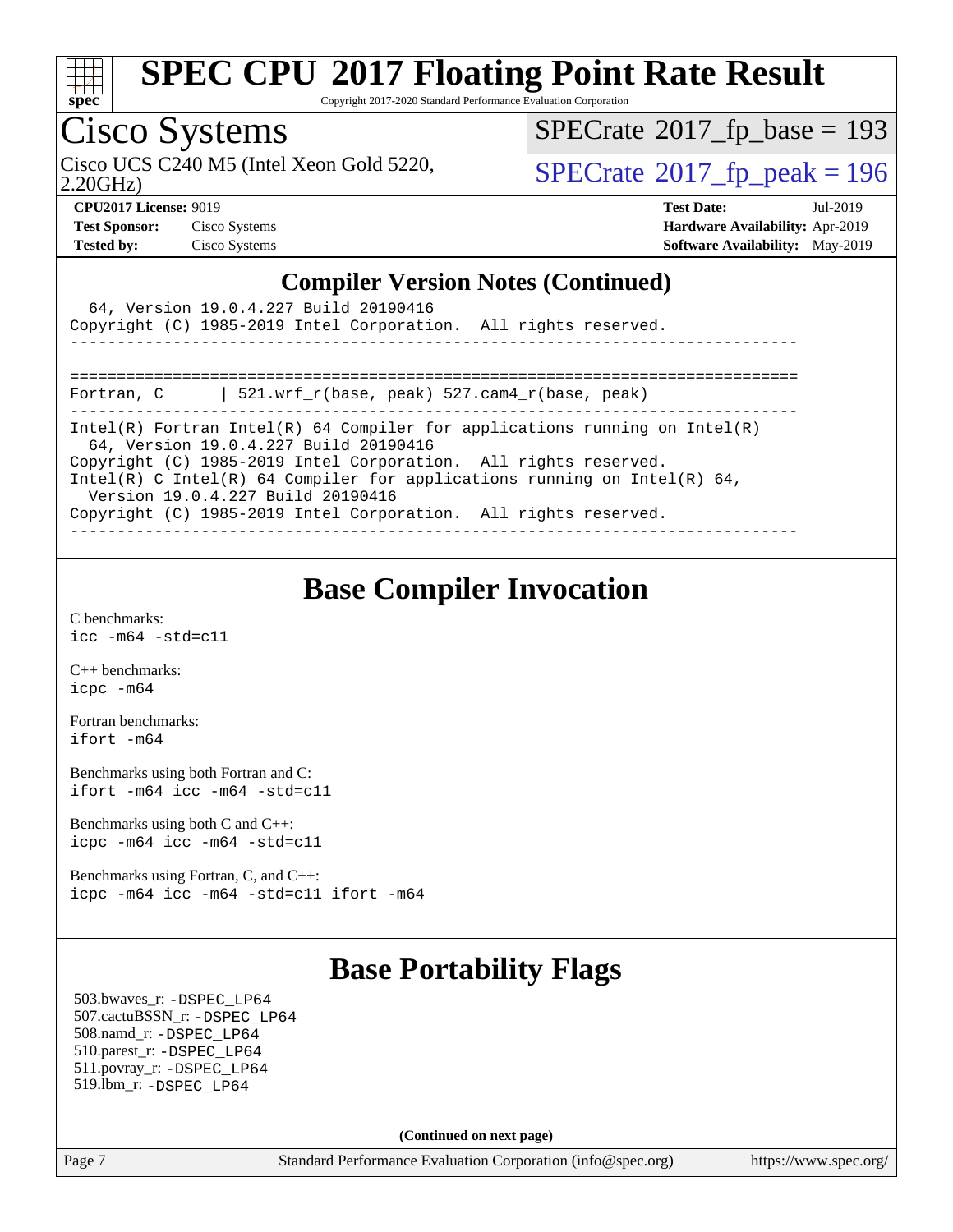

Copyright 2017-2020 Standard Performance Evaluation Corporation

## Cisco Systems

2.20GHz)

 $SPECTate$ <sup>®</sup>[2017\\_fp\\_base =](http://www.spec.org/auto/cpu2017/Docs/result-fields.html#SPECrate2017fpbase) 193

Cisco UCS C240 M5 (Intel Xeon Gold 5220,  $\text{SPECrate}$  $\text{SPECrate}$  $\text{SPECrate}$ <sup>®</sup>[2017\\_fp\\_peak = 1](http://www.spec.org/auto/cpu2017/Docs/result-fields.html#SPECrate2017fppeak)96

| <b>Test Sponsor:</b> | Cisco Systems |
|----------------------|---------------|
| <b>Tested by:</b>    | Cisco Systems |

**[CPU2017 License:](http://www.spec.org/auto/cpu2017/Docs/result-fields.html#CPU2017License)** 9019 **[Test Date:](http://www.spec.org/auto/cpu2017/Docs/result-fields.html#TestDate)** Jul-2019 **[Hardware Availability:](http://www.spec.org/auto/cpu2017/Docs/result-fields.html#HardwareAvailability)** Apr-2019 **[Software Availability:](http://www.spec.org/auto/cpu2017/Docs/result-fields.html#SoftwareAvailability)** May-2019

### **[Base Portability Flags \(Continued\)](http://www.spec.org/auto/cpu2017/Docs/result-fields.html#BasePortabilityFlags)**

 521.wrf\_r: [-DSPEC\\_LP64](http://www.spec.org/cpu2017/results/res2019q3/cpu2017-20190806-16731.flags.html#suite_basePORTABILITY521_wrf_r_DSPEC_LP64) [-DSPEC\\_CASE\\_FLAG](http://www.spec.org/cpu2017/results/res2019q3/cpu2017-20190806-16731.flags.html#b521.wrf_r_baseCPORTABILITY_DSPEC_CASE_FLAG) [-convert big\\_endian](http://www.spec.org/cpu2017/results/res2019q3/cpu2017-20190806-16731.flags.html#user_baseFPORTABILITY521_wrf_r_convert_big_endian_c3194028bc08c63ac5d04de18c48ce6d347e4e562e8892b8bdbdc0214820426deb8554edfa529a3fb25a586e65a3d812c835984020483e7e73212c4d31a38223) 526.blender\_r: [-DSPEC\\_LP64](http://www.spec.org/cpu2017/results/res2019q3/cpu2017-20190806-16731.flags.html#suite_basePORTABILITY526_blender_r_DSPEC_LP64) [-DSPEC\\_LINUX](http://www.spec.org/cpu2017/results/res2019q3/cpu2017-20190806-16731.flags.html#b526.blender_r_baseCPORTABILITY_DSPEC_LINUX) [-funsigned-char](http://www.spec.org/cpu2017/results/res2019q3/cpu2017-20190806-16731.flags.html#user_baseCPORTABILITY526_blender_r_force_uchar_40c60f00ab013830e2dd6774aeded3ff59883ba5a1fc5fc14077f794d777847726e2a5858cbc7672e36e1b067e7e5c1d9a74f7176df07886a243d7cc18edfe67) 527.cam4\_r: [-DSPEC\\_LP64](http://www.spec.org/cpu2017/results/res2019q3/cpu2017-20190806-16731.flags.html#suite_basePORTABILITY527_cam4_r_DSPEC_LP64) [-DSPEC\\_CASE\\_FLAG](http://www.spec.org/cpu2017/results/res2019q3/cpu2017-20190806-16731.flags.html#b527.cam4_r_baseCPORTABILITY_DSPEC_CASE_FLAG) 538.imagick\_r: [-DSPEC\\_LP64](http://www.spec.org/cpu2017/results/res2019q3/cpu2017-20190806-16731.flags.html#suite_basePORTABILITY538_imagick_r_DSPEC_LP64) 544.nab\_r: [-DSPEC\\_LP64](http://www.spec.org/cpu2017/results/res2019q3/cpu2017-20190806-16731.flags.html#suite_basePORTABILITY544_nab_r_DSPEC_LP64) 549.fotonik3d\_r: [-DSPEC\\_LP64](http://www.spec.org/cpu2017/results/res2019q3/cpu2017-20190806-16731.flags.html#suite_basePORTABILITY549_fotonik3d_r_DSPEC_LP64) 554.roms\_r: [-DSPEC\\_LP64](http://www.spec.org/cpu2017/results/res2019q3/cpu2017-20190806-16731.flags.html#suite_basePORTABILITY554_roms_r_DSPEC_LP64)

### **[Base Optimization Flags](http://www.spec.org/auto/cpu2017/Docs/result-fields.html#BaseOptimizationFlags)**

#### [C benchmarks](http://www.spec.org/auto/cpu2017/Docs/result-fields.html#Cbenchmarks):

[-xCORE-AVX512](http://www.spec.org/cpu2017/results/res2019q3/cpu2017-20190806-16731.flags.html#user_CCbase_f-xCORE-AVX512) [-ipo](http://www.spec.org/cpu2017/results/res2019q3/cpu2017-20190806-16731.flags.html#user_CCbase_f-ipo) [-O3](http://www.spec.org/cpu2017/results/res2019q3/cpu2017-20190806-16731.flags.html#user_CCbase_f-O3) [-no-prec-div](http://www.spec.org/cpu2017/results/res2019q3/cpu2017-20190806-16731.flags.html#user_CCbase_f-no-prec-div) [-qopt-prefetch](http://www.spec.org/cpu2017/results/res2019q3/cpu2017-20190806-16731.flags.html#user_CCbase_f-qopt-prefetch) [-ffinite-math-only](http://www.spec.org/cpu2017/results/res2019q3/cpu2017-20190806-16731.flags.html#user_CCbase_f_finite_math_only_cb91587bd2077682c4b38af759c288ed7c732db004271a9512da14a4f8007909a5f1427ecbf1a0fb78ff2a814402c6114ac565ca162485bbcae155b5e4258871) [-qopt-mem-layout-trans=4](http://www.spec.org/cpu2017/results/res2019q3/cpu2017-20190806-16731.flags.html#user_CCbase_f-qopt-mem-layout-trans_fa39e755916c150a61361b7846f310bcdf6f04e385ef281cadf3647acec3f0ae266d1a1d22d972a7087a248fd4e6ca390a3634700869573d231a252c784941a8)

[C++ benchmarks:](http://www.spec.org/auto/cpu2017/Docs/result-fields.html#CXXbenchmarks)

[-xCORE-AVX512](http://www.spec.org/cpu2017/results/res2019q3/cpu2017-20190806-16731.flags.html#user_CXXbase_f-xCORE-AVX512) [-ipo](http://www.spec.org/cpu2017/results/res2019q3/cpu2017-20190806-16731.flags.html#user_CXXbase_f-ipo) [-O3](http://www.spec.org/cpu2017/results/res2019q3/cpu2017-20190806-16731.flags.html#user_CXXbase_f-O3) [-no-prec-div](http://www.spec.org/cpu2017/results/res2019q3/cpu2017-20190806-16731.flags.html#user_CXXbase_f-no-prec-div) [-qopt-prefetch](http://www.spec.org/cpu2017/results/res2019q3/cpu2017-20190806-16731.flags.html#user_CXXbase_f-qopt-prefetch) [-ffinite-math-only](http://www.spec.org/cpu2017/results/res2019q3/cpu2017-20190806-16731.flags.html#user_CXXbase_f_finite_math_only_cb91587bd2077682c4b38af759c288ed7c732db004271a9512da14a4f8007909a5f1427ecbf1a0fb78ff2a814402c6114ac565ca162485bbcae155b5e4258871) [-qopt-mem-layout-trans=4](http://www.spec.org/cpu2017/results/res2019q3/cpu2017-20190806-16731.flags.html#user_CXXbase_f-qopt-mem-layout-trans_fa39e755916c150a61361b7846f310bcdf6f04e385ef281cadf3647acec3f0ae266d1a1d22d972a7087a248fd4e6ca390a3634700869573d231a252c784941a8)

[Fortran benchmarks](http://www.spec.org/auto/cpu2017/Docs/result-fields.html#Fortranbenchmarks):

[-xCORE-AVX512](http://www.spec.org/cpu2017/results/res2019q3/cpu2017-20190806-16731.flags.html#user_FCbase_f-xCORE-AVX512) [-ipo](http://www.spec.org/cpu2017/results/res2019q3/cpu2017-20190806-16731.flags.html#user_FCbase_f-ipo) [-O3](http://www.spec.org/cpu2017/results/res2019q3/cpu2017-20190806-16731.flags.html#user_FCbase_f-O3) [-no-prec-div](http://www.spec.org/cpu2017/results/res2019q3/cpu2017-20190806-16731.flags.html#user_FCbase_f-no-prec-div) [-qopt-prefetch](http://www.spec.org/cpu2017/results/res2019q3/cpu2017-20190806-16731.flags.html#user_FCbase_f-qopt-prefetch) [-ffinite-math-only](http://www.spec.org/cpu2017/results/res2019q3/cpu2017-20190806-16731.flags.html#user_FCbase_f_finite_math_only_cb91587bd2077682c4b38af759c288ed7c732db004271a9512da14a4f8007909a5f1427ecbf1a0fb78ff2a814402c6114ac565ca162485bbcae155b5e4258871) [-qopt-mem-layout-trans=4](http://www.spec.org/cpu2017/results/res2019q3/cpu2017-20190806-16731.flags.html#user_FCbase_f-qopt-mem-layout-trans_fa39e755916c150a61361b7846f310bcdf6f04e385ef281cadf3647acec3f0ae266d1a1d22d972a7087a248fd4e6ca390a3634700869573d231a252c784941a8) [-auto](http://www.spec.org/cpu2017/results/res2019q3/cpu2017-20190806-16731.flags.html#user_FCbase_f-auto) [-nostandard-realloc-lhs](http://www.spec.org/cpu2017/results/res2019q3/cpu2017-20190806-16731.flags.html#user_FCbase_f_2003_std_realloc_82b4557e90729c0f113870c07e44d33d6f5a304b4f63d4c15d2d0f1fab99f5daaed73bdb9275d9ae411527f28b936061aa8b9c8f2d63842963b95c9dd6426b8a) [-align array32byte](http://www.spec.org/cpu2017/results/res2019q3/cpu2017-20190806-16731.flags.html#user_FCbase_align_array32byte_b982fe038af199962ba9a80c053b8342c548c85b40b8e86eb3cc33dee0d7986a4af373ac2d51c3f7cf710a18d62fdce2948f201cd044323541f22fc0fffc51b6)

[Benchmarks using both Fortran and C](http://www.spec.org/auto/cpu2017/Docs/result-fields.html#BenchmarksusingbothFortranandC):

[-xCORE-AVX512](http://www.spec.org/cpu2017/results/res2019q3/cpu2017-20190806-16731.flags.html#user_CC_FCbase_f-xCORE-AVX512) [-ipo](http://www.spec.org/cpu2017/results/res2019q3/cpu2017-20190806-16731.flags.html#user_CC_FCbase_f-ipo) [-O3](http://www.spec.org/cpu2017/results/res2019q3/cpu2017-20190806-16731.flags.html#user_CC_FCbase_f-O3) [-no-prec-div](http://www.spec.org/cpu2017/results/res2019q3/cpu2017-20190806-16731.flags.html#user_CC_FCbase_f-no-prec-div) [-qopt-prefetch](http://www.spec.org/cpu2017/results/res2019q3/cpu2017-20190806-16731.flags.html#user_CC_FCbase_f-qopt-prefetch) [-ffinite-math-only](http://www.spec.org/cpu2017/results/res2019q3/cpu2017-20190806-16731.flags.html#user_CC_FCbase_f_finite_math_only_cb91587bd2077682c4b38af759c288ed7c732db004271a9512da14a4f8007909a5f1427ecbf1a0fb78ff2a814402c6114ac565ca162485bbcae155b5e4258871) [-qopt-mem-layout-trans=4](http://www.spec.org/cpu2017/results/res2019q3/cpu2017-20190806-16731.flags.html#user_CC_FCbase_f-qopt-mem-layout-trans_fa39e755916c150a61361b7846f310bcdf6f04e385ef281cadf3647acec3f0ae266d1a1d22d972a7087a248fd4e6ca390a3634700869573d231a252c784941a8) [-auto](http://www.spec.org/cpu2017/results/res2019q3/cpu2017-20190806-16731.flags.html#user_CC_FCbase_f-auto) [-nostandard-realloc-lhs](http://www.spec.org/cpu2017/results/res2019q3/cpu2017-20190806-16731.flags.html#user_CC_FCbase_f_2003_std_realloc_82b4557e90729c0f113870c07e44d33d6f5a304b4f63d4c15d2d0f1fab99f5daaed73bdb9275d9ae411527f28b936061aa8b9c8f2d63842963b95c9dd6426b8a) [-align array32byte](http://www.spec.org/cpu2017/results/res2019q3/cpu2017-20190806-16731.flags.html#user_CC_FCbase_align_array32byte_b982fe038af199962ba9a80c053b8342c548c85b40b8e86eb3cc33dee0d7986a4af373ac2d51c3f7cf710a18d62fdce2948f201cd044323541f22fc0fffc51b6)

[Benchmarks using both C and C++](http://www.spec.org/auto/cpu2017/Docs/result-fields.html#BenchmarksusingbothCandCXX):

[-xCORE-AVX512](http://www.spec.org/cpu2017/results/res2019q3/cpu2017-20190806-16731.flags.html#user_CC_CXXbase_f-xCORE-AVX512) [-ipo](http://www.spec.org/cpu2017/results/res2019q3/cpu2017-20190806-16731.flags.html#user_CC_CXXbase_f-ipo) [-O3](http://www.spec.org/cpu2017/results/res2019q3/cpu2017-20190806-16731.flags.html#user_CC_CXXbase_f-O3) [-no-prec-div](http://www.spec.org/cpu2017/results/res2019q3/cpu2017-20190806-16731.flags.html#user_CC_CXXbase_f-no-prec-div) [-qopt-prefetch](http://www.spec.org/cpu2017/results/res2019q3/cpu2017-20190806-16731.flags.html#user_CC_CXXbase_f-qopt-prefetch) [-ffinite-math-only](http://www.spec.org/cpu2017/results/res2019q3/cpu2017-20190806-16731.flags.html#user_CC_CXXbase_f_finite_math_only_cb91587bd2077682c4b38af759c288ed7c732db004271a9512da14a4f8007909a5f1427ecbf1a0fb78ff2a814402c6114ac565ca162485bbcae155b5e4258871) [-qopt-mem-layout-trans=4](http://www.spec.org/cpu2017/results/res2019q3/cpu2017-20190806-16731.flags.html#user_CC_CXXbase_f-qopt-mem-layout-trans_fa39e755916c150a61361b7846f310bcdf6f04e385ef281cadf3647acec3f0ae266d1a1d22d972a7087a248fd4e6ca390a3634700869573d231a252c784941a8)

[Benchmarks using Fortran, C, and C++:](http://www.spec.org/auto/cpu2017/Docs/result-fields.html#BenchmarksusingFortranCandCXX)

[-xCORE-AVX512](http://www.spec.org/cpu2017/results/res2019q3/cpu2017-20190806-16731.flags.html#user_CC_CXX_FCbase_f-xCORE-AVX512) [-ipo](http://www.spec.org/cpu2017/results/res2019q3/cpu2017-20190806-16731.flags.html#user_CC_CXX_FCbase_f-ipo) [-O3](http://www.spec.org/cpu2017/results/res2019q3/cpu2017-20190806-16731.flags.html#user_CC_CXX_FCbase_f-O3) [-no-prec-div](http://www.spec.org/cpu2017/results/res2019q3/cpu2017-20190806-16731.flags.html#user_CC_CXX_FCbase_f-no-prec-div) [-qopt-prefetch](http://www.spec.org/cpu2017/results/res2019q3/cpu2017-20190806-16731.flags.html#user_CC_CXX_FCbase_f-qopt-prefetch) [-ffinite-math-only](http://www.spec.org/cpu2017/results/res2019q3/cpu2017-20190806-16731.flags.html#user_CC_CXX_FCbase_f_finite_math_only_cb91587bd2077682c4b38af759c288ed7c732db004271a9512da14a4f8007909a5f1427ecbf1a0fb78ff2a814402c6114ac565ca162485bbcae155b5e4258871) [-qopt-mem-layout-trans=4](http://www.spec.org/cpu2017/results/res2019q3/cpu2017-20190806-16731.flags.html#user_CC_CXX_FCbase_f-qopt-mem-layout-trans_fa39e755916c150a61361b7846f310bcdf6f04e385ef281cadf3647acec3f0ae266d1a1d22d972a7087a248fd4e6ca390a3634700869573d231a252c784941a8) [-auto](http://www.spec.org/cpu2017/results/res2019q3/cpu2017-20190806-16731.flags.html#user_CC_CXX_FCbase_f-auto) [-nostandard-realloc-lhs](http://www.spec.org/cpu2017/results/res2019q3/cpu2017-20190806-16731.flags.html#user_CC_CXX_FCbase_f_2003_std_realloc_82b4557e90729c0f113870c07e44d33d6f5a304b4f63d4c15d2d0f1fab99f5daaed73bdb9275d9ae411527f28b936061aa8b9c8f2d63842963b95c9dd6426b8a) [-align array32byte](http://www.spec.org/cpu2017/results/res2019q3/cpu2017-20190806-16731.flags.html#user_CC_CXX_FCbase_align_array32byte_b982fe038af199962ba9a80c053b8342c548c85b40b8e86eb3cc33dee0d7986a4af373ac2d51c3f7cf710a18d62fdce2948f201cd044323541f22fc0fffc51b6)

### **[Peak Compiler Invocation](http://www.spec.org/auto/cpu2017/Docs/result-fields.html#PeakCompilerInvocation)**

[C benchmarks](http://www.spec.org/auto/cpu2017/Docs/result-fields.html#Cbenchmarks): [icc -m64 -std=c11](http://www.spec.org/cpu2017/results/res2019q3/cpu2017-20190806-16731.flags.html#user_CCpeak_intel_icc_64bit_c11_33ee0cdaae7deeeab2a9725423ba97205ce30f63b9926c2519791662299b76a0318f32ddfffdc46587804de3178b4f9328c46fa7c2b0cd779d7a61945c91cd35)

**(Continued on next page)**

Page 8 Standard Performance Evaluation Corporation [\(info@spec.org\)](mailto:info@spec.org) <https://www.spec.org/>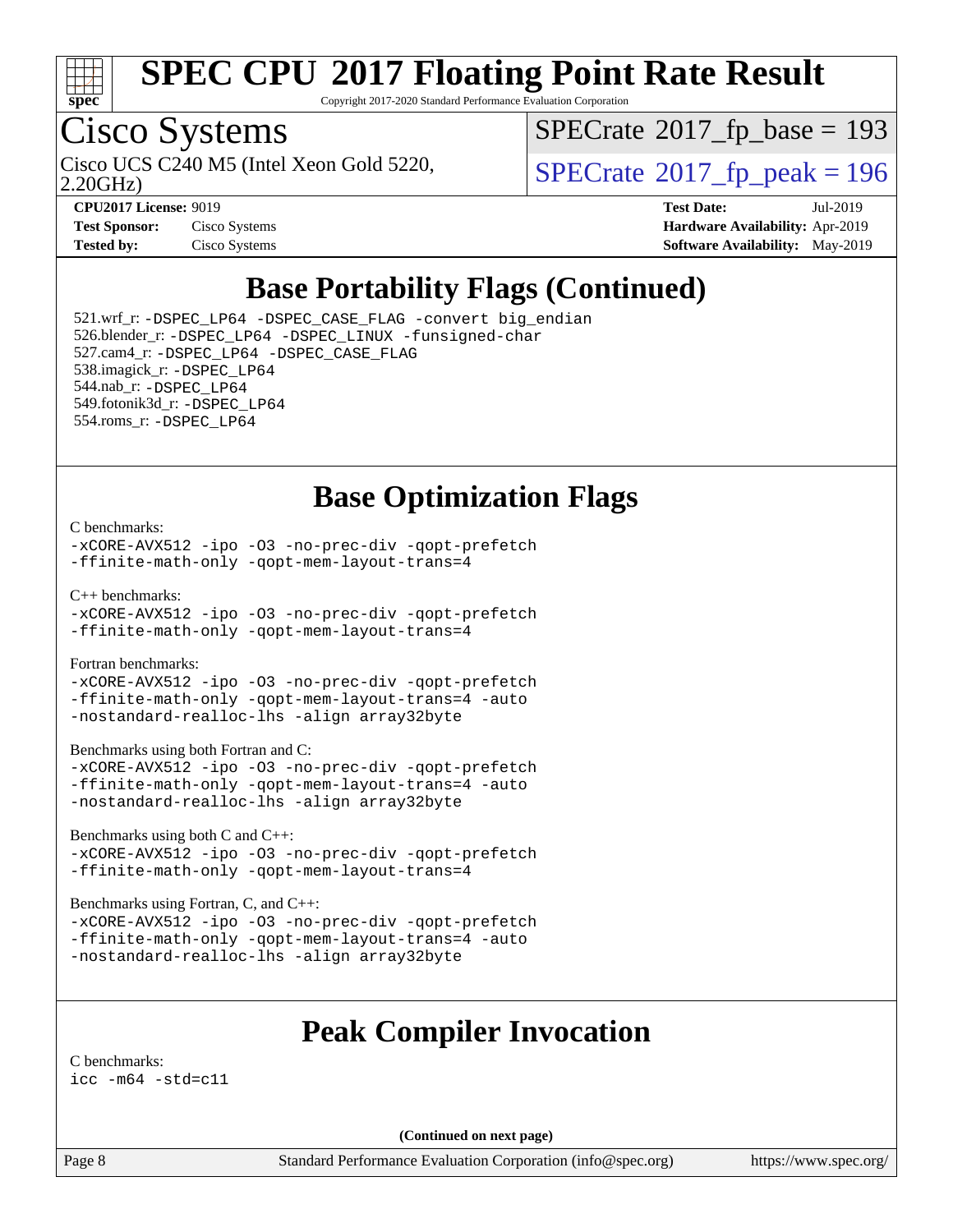

Copyright 2017-2020 Standard Performance Evaluation Corporation

### Cisco Systems

2.20GHz) Cisco UCS C240 M5 (Intel Xeon Gold 5220,  $\text{SPECrate}$  $\text{SPECrate}$  $\text{SPECrate}$ <sup>®</sup>[2017\\_fp\\_peak = 1](http://www.spec.org/auto/cpu2017/Docs/result-fields.html#SPECrate2017fppeak)96

 $SPECTate$ <sup>®</sup>[2017\\_fp\\_base =](http://www.spec.org/auto/cpu2017/Docs/result-fields.html#SPECrate2017fpbase) 193

**[CPU2017 License:](http://www.spec.org/auto/cpu2017/Docs/result-fields.html#CPU2017License)** 9019 **[Test Date:](http://www.spec.org/auto/cpu2017/Docs/result-fields.html#TestDate)** Jul-2019 **[Test Sponsor:](http://www.spec.org/auto/cpu2017/Docs/result-fields.html#TestSponsor)** Cisco Systems **[Hardware Availability:](http://www.spec.org/auto/cpu2017/Docs/result-fields.html#HardwareAvailability)** Apr-2019 **[Tested by:](http://www.spec.org/auto/cpu2017/Docs/result-fields.html#Testedby)** Cisco Systems **[Software Availability:](http://www.spec.org/auto/cpu2017/Docs/result-fields.html#SoftwareAvailability)** May-2019

## **[Peak Compiler Invocation \(Continued\)](http://www.spec.org/auto/cpu2017/Docs/result-fields.html#PeakCompilerInvocation)**

[C++ benchmarks:](http://www.spec.org/auto/cpu2017/Docs/result-fields.html#CXXbenchmarks) [icpc -m64](http://www.spec.org/cpu2017/results/res2019q3/cpu2017-20190806-16731.flags.html#user_CXXpeak_intel_icpc_64bit_4ecb2543ae3f1412ef961e0650ca070fec7b7afdcd6ed48761b84423119d1bf6bdf5cad15b44d48e7256388bc77273b966e5eb805aefd121eb22e9299b2ec9d9)

[Fortran benchmarks](http://www.spec.org/auto/cpu2017/Docs/result-fields.html#Fortranbenchmarks): [ifort -m64](http://www.spec.org/cpu2017/results/res2019q3/cpu2017-20190806-16731.flags.html#user_FCpeak_intel_ifort_64bit_24f2bb282fbaeffd6157abe4f878425411749daecae9a33200eee2bee2fe76f3b89351d69a8130dd5949958ce389cf37ff59a95e7a40d588e8d3a57e0c3fd751)

[Benchmarks using both Fortran and C](http://www.spec.org/auto/cpu2017/Docs/result-fields.html#BenchmarksusingbothFortranandC): [ifort -m64](http://www.spec.org/cpu2017/results/res2019q3/cpu2017-20190806-16731.flags.html#user_CC_FCpeak_intel_ifort_64bit_24f2bb282fbaeffd6157abe4f878425411749daecae9a33200eee2bee2fe76f3b89351d69a8130dd5949958ce389cf37ff59a95e7a40d588e8d3a57e0c3fd751) [icc -m64 -std=c11](http://www.spec.org/cpu2017/results/res2019q3/cpu2017-20190806-16731.flags.html#user_CC_FCpeak_intel_icc_64bit_c11_33ee0cdaae7deeeab2a9725423ba97205ce30f63b9926c2519791662299b76a0318f32ddfffdc46587804de3178b4f9328c46fa7c2b0cd779d7a61945c91cd35)

[Benchmarks using both C and C++](http://www.spec.org/auto/cpu2017/Docs/result-fields.html#BenchmarksusingbothCandCXX): [icpc -m64](http://www.spec.org/cpu2017/results/res2019q3/cpu2017-20190806-16731.flags.html#user_CC_CXXpeak_intel_icpc_64bit_4ecb2543ae3f1412ef961e0650ca070fec7b7afdcd6ed48761b84423119d1bf6bdf5cad15b44d48e7256388bc77273b966e5eb805aefd121eb22e9299b2ec9d9) [icc -m64 -std=c11](http://www.spec.org/cpu2017/results/res2019q3/cpu2017-20190806-16731.flags.html#user_CC_CXXpeak_intel_icc_64bit_c11_33ee0cdaae7deeeab2a9725423ba97205ce30f63b9926c2519791662299b76a0318f32ddfffdc46587804de3178b4f9328c46fa7c2b0cd779d7a61945c91cd35)

```
Benchmarks using Fortran, C, and C++: 
icpc -m64 icc -m64 -std=c11 ifort -m64
```
#### **[Peak Portability Flags](http://www.spec.org/auto/cpu2017/Docs/result-fields.html#PeakPortabilityFlags)**

Same as Base Portability Flags

### **[Peak Optimization Flags](http://www.spec.org/auto/cpu2017/Docs/result-fields.html#PeakOptimizationFlags)**

[C benchmarks](http://www.spec.org/auto/cpu2017/Docs/result-fields.html#Cbenchmarks):

```
 519.lbm_r: -prof-gen(pass 1) -prof-use(pass 2) -ipo -xCORE-AVX512
-O3 -no-prec-div -qopt-prefetch -ffinite-math-only
-qopt-mem-layout-trans=4
 538.imagick_r: -xCORE-AVX512 -ipo -O3 -no-prec-div -qopt-prefetch
-ffinite-math-only -qopt-mem-layout-trans=4
 544.nab_r: Same as 538.imagick_r
C++ benchmarks: 
 508.namd_r: -prof-gen(pass 1) -prof-use(pass 2) -ipo -xCORE-AVX512
-O3 -no-prec-div -qopt-prefetch -ffinite-math-only
```

```
-qopt-mem-layout-trans=4
```

```
 510.parest_r: -xCORE-AVX512 -ipo -O3 -no-prec-div -qopt-prefetch
-ffinite-math-only -qopt-mem-layout-trans=4
```
**(Continued on next page)**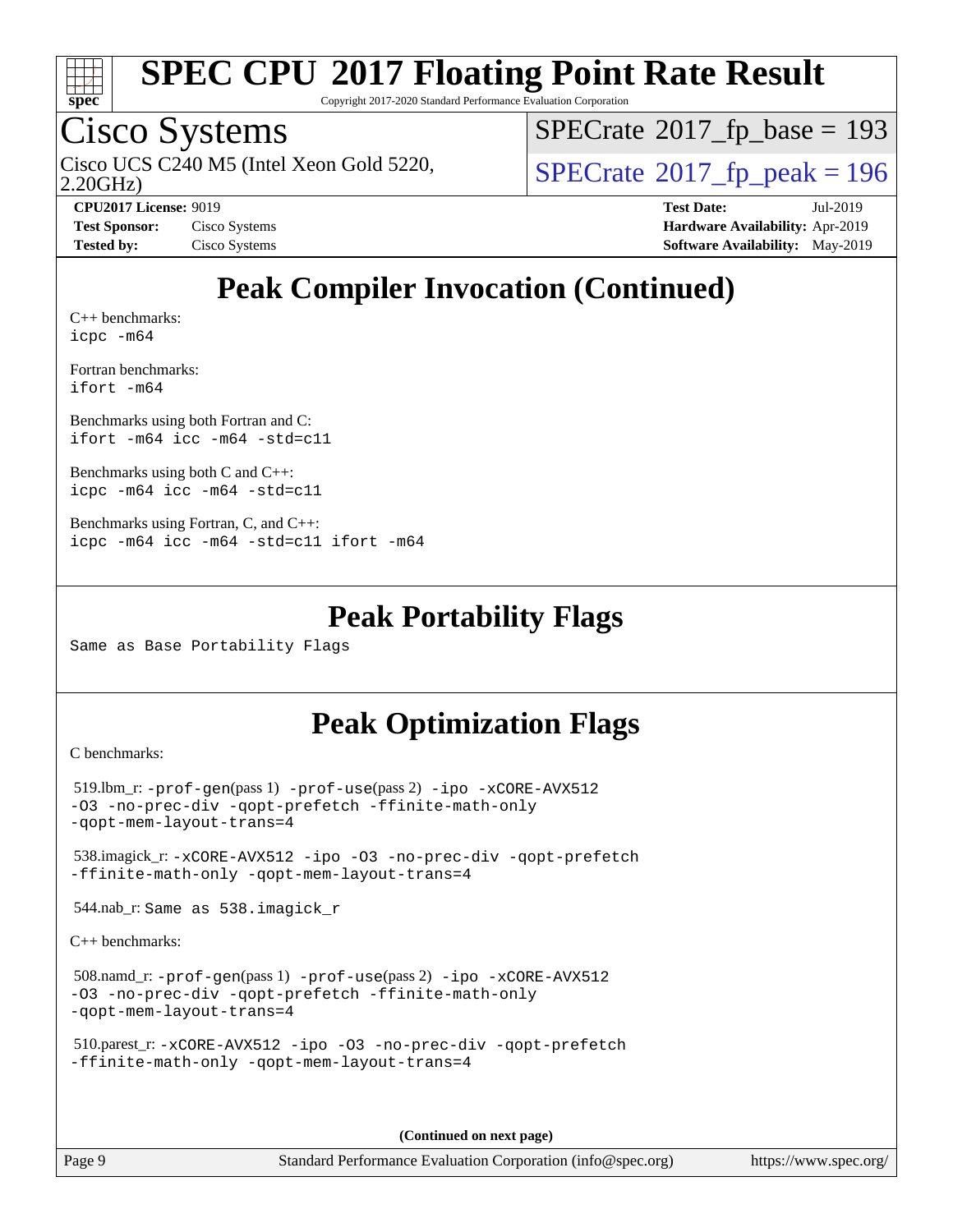

Copyright 2017-2020 Standard Performance Evaluation Corporation

# Cisco Systems

2.20GHz) Cisco UCS C240 M5 (Intel Xeon Gold 5220,  $\text{SPECrate}$  $\text{SPECrate}$  $\text{SPECrate}$ <sup>®</sup>[2017\\_fp\\_peak = 1](http://www.spec.org/auto/cpu2017/Docs/result-fields.html#SPECrate2017fppeak)96

 $SPECTate$ <sup>®</sup>[2017\\_fp\\_base =](http://www.spec.org/auto/cpu2017/Docs/result-fields.html#SPECrate2017fpbase) 193

| <b>Test Sponsor:</b> | Cisco Systems |
|----------------------|---------------|
| <b>Tested by:</b>    | Cisco Systems |

**[CPU2017 License:](http://www.spec.org/auto/cpu2017/Docs/result-fields.html#CPU2017License)** 9019 **[Test Date:](http://www.spec.org/auto/cpu2017/Docs/result-fields.html#TestDate)** Jul-2019 **[Hardware Availability:](http://www.spec.org/auto/cpu2017/Docs/result-fields.html#HardwareAvailability)** Apr-2019 **[Software Availability:](http://www.spec.org/auto/cpu2017/Docs/result-fields.html#SoftwareAvailability)** May-2019

## **[Peak Optimization Flags \(Continued\)](http://www.spec.org/auto/cpu2017/Docs/result-fields.html#PeakOptimizationFlags)**

[Fortran benchmarks](http://www.spec.org/auto/cpu2017/Docs/result-fields.html#Fortranbenchmarks):

 503.bwaves\_r: [-xCORE-AVX512](http://www.spec.org/cpu2017/results/res2019q3/cpu2017-20190806-16731.flags.html#user_peakFOPTIMIZE503_bwaves_r_f-xCORE-AVX512) [-ipo](http://www.spec.org/cpu2017/results/res2019q3/cpu2017-20190806-16731.flags.html#user_peakFOPTIMIZE503_bwaves_r_f-ipo) [-O3](http://www.spec.org/cpu2017/results/res2019q3/cpu2017-20190806-16731.flags.html#user_peakFOPTIMIZE503_bwaves_r_f-O3) [-no-prec-div](http://www.spec.org/cpu2017/results/res2019q3/cpu2017-20190806-16731.flags.html#user_peakFOPTIMIZE503_bwaves_r_f-no-prec-div) [-qopt-prefetch](http://www.spec.org/cpu2017/results/res2019q3/cpu2017-20190806-16731.flags.html#user_peakFOPTIMIZE503_bwaves_r_f-qopt-prefetch) [-ffinite-math-only](http://www.spec.org/cpu2017/results/res2019q3/cpu2017-20190806-16731.flags.html#user_peakFOPTIMIZE503_bwaves_r_f_finite_math_only_cb91587bd2077682c4b38af759c288ed7c732db004271a9512da14a4f8007909a5f1427ecbf1a0fb78ff2a814402c6114ac565ca162485bbcae155b5e4258871) [-qopt-mem-layout-trans=4](http://www.spec.org/cpu2017/results/res2019q3/cpu2017-20190806-16731.flags.html#user_peakFOPTIMIZE503_bwaves_r_f-qopt-mem-layout-trans_fa39e755916c150a61361b7846f310bcdf6f04e385ef281cadf3647acec3f0ae266d1a1d22d972a7087a248fd4e6ca390a3634700869573d231a252c784941a8) [-auto](http://www.spec.org/cpu2017/results/res2019q3/cpu2017-20190806-16731.flags.html#user_peakFOPTIMIZE503_bwaves_r_f-auto) [-nostandard-realloc-lhs](http://www.spec.org/cpu2017/results/res2019q3/cpu2017-20190806-16731.flags.html#user_peakEXTRA_FOPTIMIZE503_bwaves_r_f_2003_std_realloc_82b4557e90729c0f113870c07e44d33d6f5a304b4f63d4c15d2d0f1fab99f5daaed73bdb9275d9ae411527f28b936061aa8b9c8f2d63842963b95c9dd6426b8a) [-align array32byte](http://www.spec.org/cpu2017/results/res2019q3/cpu2017-20190806-16731.flags.html#user_peakEXTRA_FOPTIMIZE503_bwaves_r_align_array32byte_b982fe038af199962ba9a80c053b8342c548c85b40b8e86eb3cc33dee0d7986a4af373ac2d51c3f7cf710a18d62fdce2948f201cd044323541f22fc0fffc51b6)

549.fotonik3d\_r: Same as 503.bwaves\_r

 554.roms\_r: [-prof-gen](http://www.spec.org/cpu2017/results/res2019q3/cpu2017-20190806-16731.flags.html#user_peakPASS1_FFLAGSPASS1_LDFLAGS554_roms_r_prof_gen_5aa4926d6013ddb2a31985c654b3eb18169fc0c6952a63635c234f711e6e63dd76e94ad52365559451ec499a2cdb89e4dc58ba4c67ef54ca681ffbe1461d6b36)(pass 1) [-prof-use](http://www.spec.org/cpu2017/results/res2019q3/cpu2017-20190806-16731.flags.html#user_peakPASS2_FFLAGSPASS2_LDFLAGS554_roms_r_prof_use_1a21ceae95f36a2b53c25747139a6c16ca95bd9def2a207b4f0849963b97e94f5260e30a0c64f4bb623698870e679ca08317ef8150905d41bd88c6f78df73f19)(pass 2) [-ipo](http://www.spec.org/cpu2017/results/res2019q3/cpu2017-20190806-16731.flags.html#user_peakPASS1_FOPTIMIZEPASS2_FOPTIMIZE554_roms_r_f-ipo) [-xCORE-AVX512](http://www.spec.org/cpu2017/results/res2019q3/cpu2017-20190806-16731.flags.html#user_peakPASS2_FOPTIMIZE554_roms_r_f-xCORE-AVX512) [-O3](http://www.spec.org/cpu2017/results/res2019q3/cpu2017-20190806-16731.flags.html#user_peakPASS1_FOPTIMIZEPASS2_FOPTIMIZE554_roms_r_f-O3) [-no-prec-div](http://www.spec.org/cpu2017/results/res2019q3/cpu2017-20190806-16731.flags.html#user_peakPASS1_FOPTIMIZEPASS2_FOPTIMIZE554_roms_r_f-no-prec-div) [-qopt-prefetch](http://www.spec.org/cpu2017/results/res2019q3/cpu2017-20190806-16731.flags.html#user_peakPASS1_FOPTIMIZEPASS2_FOPTIMIZE554_roms_r_f-qopt-prefetch) [-ffinite-math-only](http://www.spec.org/cpu2017/results/res2019q3/cpu2017-20190806-16731.flags.html#user_peakPASS1_FOPTIMIZEPASS2_FOPTIMIZE554_roms_r_f_finite_math_only_cb91587bd2077682c4b38af759c288ed7c732db004271a9512da14a4f8007909a5f1427ecbf1a0fb78ff2a814402c6114ac565ca162485bbcae155b5e4258871) [-qopt-mem-layout-trans=4](http://www.spec.org/cpu2017/results/res2019q3/cpu2017-20190806-16731.flags.html#user_peakPASS1_FOPTIMIZEPASS2_FOPTIMIZE554_roms_r_f-qopt-mem-layout-trans_fa39e755916c150a61361b7846f310bcdf6f04e385ef281cadf3647acec3f0ae266d1a1d22d972a7087a248fd4e6ca390a3634700869573d231a252c784941a8) [-auto](http://www.spec.org/cpu2017/results/res2019q3/cpu2017-20190806-16731.flags.html#user_peakPASS2_FOPTIMIZE554_roms_r_f-auto) [-nostandard-realloc-lhs](http://www.spec.org/cpu2017/results/res2019q3/cpu2017-20190806-16731.flags.html#user_peakEXTRA_FOPTIMIZE554_roms_r_f_2003_std_realloc_82b4557e90729c0f113870c07e44d33d6f5a304b4f63d4c15d2d0f1fab99f5daaed73bdb9275d9ae411527f28b936061aa8b9c8f2d63842963b95c9dd6426b8a) [-align array32byte](http://www.spec.org/cpu2017/results/res2019q3/cpu2017-20190806-16731.flags.html#user_peakEXTRA_FOPTIMIZE554_roms_r_align_array32byte_b982fe038af199962ba9a80c053b8342c548c85b40b8e86eb3cc33dee0d7986a4af373ac2d51c3f7cf710a18d62fdce2948f201cd044323541f22fc0fffc51b6)

[Benchmarks using both Fortran and C](http://www.spec.org/auto/cpu2017/Docs/result-fields.html#BenchmarksusingbothFortranandC):  $-prof-qen(pass 1) -prof-use(pass 2) -ipo -xCORE-AVX512 -O3$  $-prof-qen(pass 1) -prof-use(pass 2) -ipo -xCORE-AVX512 -O3$  $-prof-qen(pass 1) -prof-use(pass 2) -ipo -xCORE-AVX512 -O3$  $-prof-qen(pass 1) -prof-use(pass 2) -ipo -xCORE-AVX512 -O3$  $-prof-qen(pass 1) -prof-use(pass 2) -ipo -xCORE-AVX512 -O3$  $-prof-qen(pass 1) -prof-use(pass 2) -ipo -xCORE-AVX512 -O3$  $-prof-qen(pass 1) -prof-use(pass 2) -ipo -xCORE-AVX512 -O3$  $-prof-qen(pass 1) -prof-use(pass 2) -ipo -xCORE-AVX512 -O3$ [-no-prec-div](http://www.spec.org/cpu2017/results/res2019q3/cpu2017-20190806-16731.flags.html#user_CC_FCpeak_f-no-prec-div) [-qopt-prefetch](http://www.spec.org/cpu2017/results/res2019q3/cpu2017-20190806-16731.flags.html#user_CC_FCpeak_f-qopt-prefetch) [-ffinite-math-only](http://www.spec.org/cpu2017/results/res2019q3/cpu2017-20190806-16731.flags.html#user_CC_FCpeak_f_finite_math_only_cb91587bd2077682c4b38af759c288ed7c732db004271a9512da14a4f8007909a5f1427ecbf1a0fb78ff2a814402c6114ac565ca162485bbcae155b5e4258871) [-qopt-mem-layout-trans=4](http://www.spec.org/cpu2017/results/res2019q3/cpu2017-20190806-16731.flags.html#user_CC_FCpeak_f-qopt-mem-layout-trans_fa39e755916c150a61361b7846f310bcdf6f04e385ef281cadf3647acec3f0ae266d1a1d22d972a7087a248fd4e6ca390a3634700869573d231a252c784941a8) [-auto](http://www.spec.org/cpu2017/results/res2019q3/cpu2017-20190806-16731.flags.html#user_CC_FCpeak_f-auto) [-nostandard-realloc-lhs](http://www.spec.org/cpu2017/results/res2019q3/cpu2017-20190806-16731.flags.html#user_CC_FCpeak_f_2003_std_realloc_82b4557e90729c0f113870c07e44d33d6f5a304b4f63d4c15d2d0f1fab99f5daaed73bdb9275d9ae411527f28b936061aa8b9c8f2d63842963b95c9dd6426b8a) [-align array32byte](http://www.spec.org/cpu2017/results/res2019q3/cpu2017-20190806-16731.flags.html#user_CC_FCpeak_align_array32byte_b982fe038af199962ba9a80c053b8342c548c85b40b8e86eb3cc33dee0d7986a4af373ac2d51c3f7cf710a18d62fdce2948f201cd044323541f22fc0fffc51b6)

[Benchmarks using both C and C++](http://www.spec.org/auto/cpu2017/Docs/result-fields.html#BenchmarksusingbothCandCXX):

 511.povray\_r: [-prof-gen](http://www.spec.org/cpu2017/results/res2019q3/cpu2017-20190806-16731.flags.html#user_peakPASS1_CFLAGSPASS1_CXXFLAGSPASS1_LDFLAGS511_povray_r_prof_gen_5aa4926d6013ddb2a31985c654b3eb18169fc0c6952a63635c234f711e6e63dd76e94ad52365559451ec499a2cdb89e4dc58ba4c67ef54ca681ffbe1461d6b36)(pass 1) [-prof-use](http://www.spec.org/cpu2017/results/res2019q3/cpu2017-20190806-16731.flags.html#user_peakPASS2_CFLAGSPASS2_CXXFLAGSPASS2_LDFLAGS511_povray_r_prof_use_1a21ceae95f36a2b53c25747139a6c16ca95bd9def2a207b4f0849963b97e94f5260e30a0c64f4bb623698870e679ca08317ef8150905d41bd88c6f78df73f19)(pass 2) [-ipo](http://www.spec.org/cpu2017/results/res2019q3/cpu2017-20190806-16731.flags.html#user_peakPASS1_COPTIMIZEPASS1_CXXOPTIMIZEPASS2_COPTIMIZEPASS2_CXXOPTIMIZE511_povray_r_f-ipo) [-xCORE-AVX512](http://www.spec.org/cpu2017/results/res2019q3/cpu2017-20190806-16731.flags.html#user_peakPASS2_COPTIMIZEPASS2_CXXOPTIMIZE511_povray_r_f-xCORE-AVX512) [-O3](http://www.spec.org/cpu2017/results/res2019q3/cpu2017-20190806-16731.flags.html#user_peakPASS1_COPTIMIZEPASS1_CXXOPTIMIZEPASS2_COPTIMIZEPASS2_CXXOPTIMIZE511_povray_r_f-O3) [-no-prec-div](http://www.spec.org/cpu2017/results/res2019q3/cpu2017-20190806-16731.flags.html#user_peakPASS1_COPTIMIZEPASS1_CXXOPTIMIZEPASS2_COPTIMIZEPASS2_CXXOPTIMIZE511_povray_r_f-no-prec-div) [-qopt-prefetch](http://www.spec.org/cpu2017/results/res2019q3/cpu2017-20190806-16731.flags.html#user_peakPASS1_COPTIMIZEPASS1_CXXOPTIMIZEPASS2_COPTIMIZEPASS2_CXXOPTIMIZE511_povray_r_f-qopt-prefetch) [-ffinite-math-only](http://www.spec.org/cpu2017/results/res2019q3/cpu2017-20190806-16731.flags.html#user_peakPASS1_COPTIMIZEPASS1_CXXOPTIMIZEPASS2_COPTIMIZEPASS2_CXXOPTIMIZE511_povray_r_f_finite_math_only_cb91587bd2077682c4b38af759c288ed7c732db004271a9512da14a4f8007909a5f1427ecbf1a0fb78ff2a814402c6114ac565ca162485bbcae155b5e4258871) [-qopt-mem-layout-trans=4](http://www.spec.org/cpu2017/results/res2019q3/cpu2017-20190806-16731.flags.html#user_peakPASS1_COPTIMIZEPASS1_CXXOPTIMIZEPASS2_COPTIMIZEPASS2_CXXOPTIMIZE511_povray_r_f-qopt-mem-layout-trans_fa39e755916c150a61361b7846f310bcdf6f04e385ef281cadf3647acec3f0ae266d1a1d22d972a7087a248fd4e6ca390a3634700869573d231a252c784941a8)

 526.blender\_r: [-xCORE-AVX512](http://www.spec.org/cpu2017/results/res2019q3/cpu2017-20190806-16731.flags.html#user_peakCOPTIMIZECXXOPTIMIZE526_blender_r_f-xCORE-AVX512) [-ipo](http://www.spec.org/cpu2017/results/res2019q3/cpu2017-20190806-16731.flags.html#user_peakCOPTIMIZECXXOPTIMIZE526_blender_r_f-ipo) [-O3](http://www.spec.org/cpu2017/results/res2019q3/cpu2017-20190806-16731.flags.html#user_peakCOPTIMIZECXXOPTIMIZE526_blender_r_f-O3) [-no-prec-div](http://www.spec.org/cpu2017/results/res2019q3/cpu2017-20190806-16731.flags.html#user_peakCOPTIMIZECXXOPTIMIZE526_blender_r_f-no-prec-div) [-qopt-prefetch](http://www.spec.org/cpu2017/results/res2019q3/cpu2017-20190806-16731.flags.html#user_peakCOPTIMIZECXXOPTIMIZE526_blender_r_f-qopt-prefetch) [-ffinite-math-only](http://www.spec.org/cpu2017/results/res2019q3/cpu2017-20190806-16731.flags.html#user_peakCOPTIMIZECXXOPTIMIZE526_blender_r_f_finite_math_only_cb91587bd2077682c4b38af759c288ed7c732db004271a9512da14a4f8007909a5f1427ecbf1a0fb78ff2a814402c6114ac565ca162485bbcae155b5e4258871) [-qopt-mem-layout-trans=4](http://www.spec.org/cpu2017/results/res2019q3/cpu2017-20190806-16731.flags.html#user_peakCOPTIMIZECXXOPTIMIZE526_blender_r_f-qopt-mem-layout-trans_fa39e755916c150a61361b7846f310bcdf6f04e385ef281cadf3647acec3f0ae266d1a1d22d972a7087a248fd4e6ca390a3634700869573d231a252c784941a8)

[Benchmarks using Fortran, C, and C++:](http://www.spec.org/auto/cpu2017/Docs/result-fields.html#BenchmarksusingFortranCandCXX) [-xCORE-AVX512](http://www.spec.org/cpu2017/results/res2019q3/cpu2017-20190806-16731.flags.html#user_CC_CXX_FCpeak_f-xCORE-AVX512) [-ipo](http://www.spec.org/cpu2017/results/res2019q3/cpu2017-20190806-16731.flags.html#user_CC_CXX_FCpeak_f-ipo) [-O3](http://www.spec.org/cpu2017/results/res2019q3/cpu2017-20190806-16731.flags.html#user_CC_CXX_FCpeak_f-O3) [-no-prec-div](http://www.spec.org/cpu2017/results/res2019q3/cpu2017-20190806-16731.flags.html#user_CC_CXX_FCpeak_f-no-prec-div) [-qopt-prefetch](http://www.spec.org/cpu2017/results/res2019q3/cpu2017-20190806-16731.flags.html#user_CC_CXX_FCpeak_f-qopt-prefetch) [-ffinite-math-only](http://www.spec.org/cpu2017/results/res2019q3/cpu2017-20190806-16731.flags.html#user_CC_CXX_FCpeak_f_finite_math_only_cb91587bd2077682c4b38af759c288ed7c732db004271a9512da14a4f8007909a5f1427ecbf1a0fb78ff2a814402c6114ac565ca162485bbcae155b5e4258871) [-qopt-mem-layout-trans=4](http://www.spec.org/cpu2017/results/res2019q3/cpu2017-20190806-16731.flags.html#user_CC_CXX_FCpeak_f-qopt-mem-layout-trans_fa39e755916c150a61361b7846f310bcdf6f04e385ef281cadf3647acec3f0ae266d1a1d22d972a7087a248fd4e6ca390a3634700869573d231a252c784941a8) [-auto](http://www.spec.org/cpu2017/results/res2019q3/cpu2017-20190806-16731.flags.html#user_CC_CXX_FCpeak_f-auto) [-nostandard-realloc-lhs](http://www.spec.org/cpu2017/results/res2019q3/cpu2017-20190806-16731.flags.html#user_CC_CXX_FCpeak_f_2003_std_realloc_82b4557e90729c0f113870c07e44d33d6f5a304b4f63d4c15d2d0f1fab99f5daaed73bdb9275d9ae411527f28b936061aa8b9c8f2d63842963b95c9dd6426b8a) [-align array32byte](http://www.spec.org/cpu2017/results/res2019q3/cpu2017-20190806-16731.flags.html#user_CC_CXX_FCpeak_align_array32byte_b982fe038af199962ba9a80c053b8342c548c85b40b8e86eb3cc33dee0d7986a4af373ac2d51c3f7cf710a18d62fdce2948f201cd044323541f22fc0fffc51b6)

[The flags files that were used to format this result can be browsed at](tmsearch) <http://www.spec.org/cpu2017/flags/Intel-ic19.0u1-official-linux64.2019-07-09.html> <http://www.spec.org/cpu2017/flags/Cisco-Platform-Settings-V1.2-revH.2019-07-31.html>

[You can also download the XML flags sources by saving the following links:](tmsearch) <http://www.spec.org/cpu2017/flags/Intel-ic19.0u1-official-linux64.2019-07-09.xml> <http://www.spec.org/cpu2017/flags/Cisco-Platform-Settings-V1.2-revH.2019-07-31.xml>